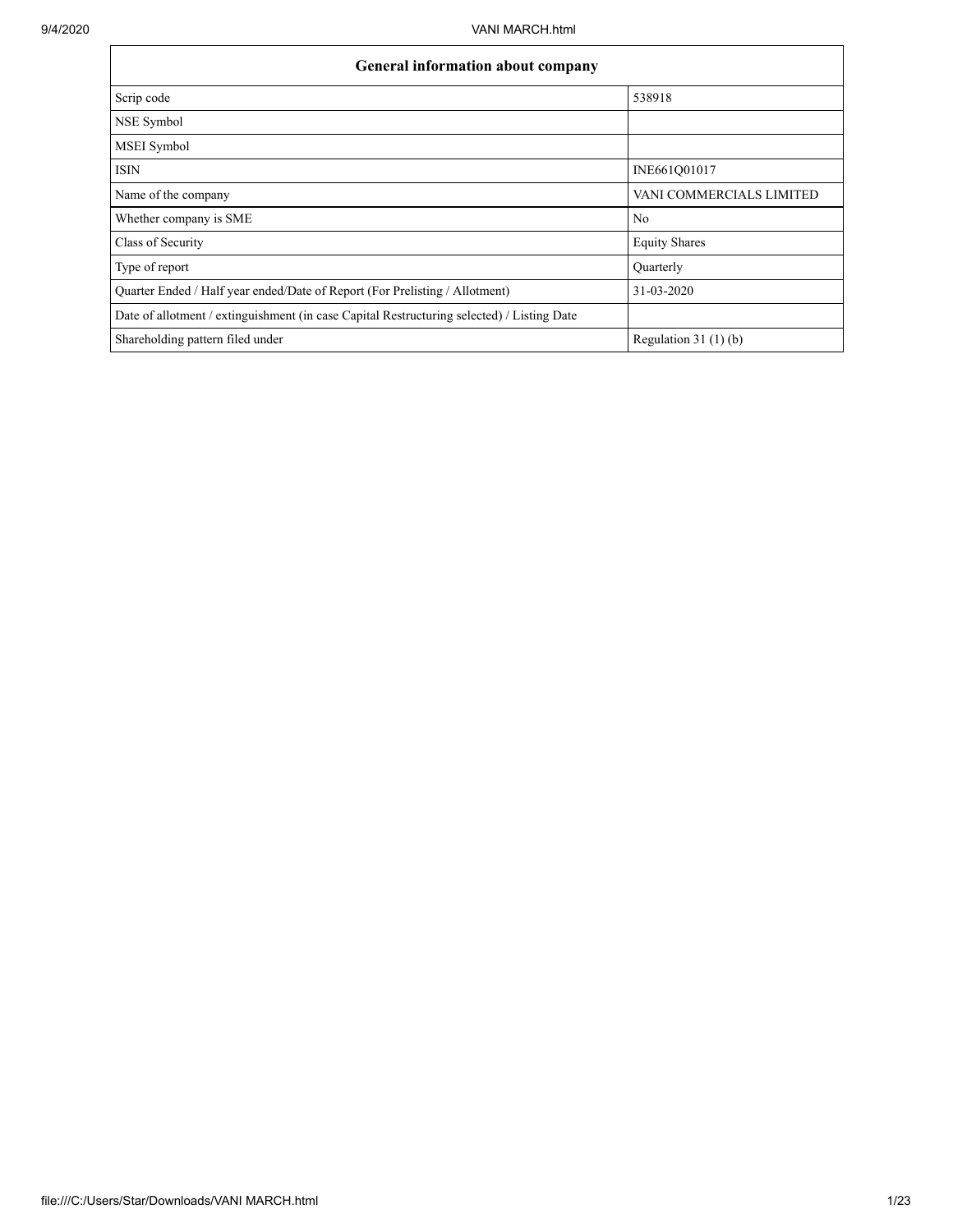|                 | <b>Declaration</b>                                                                        |                |                                |                       |                             |  |  |  |  |  |  |  |  |
|-----------------|-------------------------------------------------------------------------------------------|----------------|--------------------------------|-----------------------|-----------------------------|--|--|--|--|--|--|--|--|
| Sr.<br>No.      | Particular                                                                                | Yes/No         | Promoter and<br>Promoter Group | Public<br>shareholder | Non Promoter-<br>Non Public |  |  |  |  |  |  |  |  |
| $\mathbf{1}$    | Whether the Listed Entity has issued any partly paid up shares?                           | No             | N <sub>o</sub>                 | No                    | N <sub>o</sub>              |  |  |  |  |  |  |  |  |
| 2               | Whether the Listed Entity has issued any Convertible Securities<br>?                      | No             | No                             | No                    | No                          |  |  |  |  |  |  |  |  |
| $\overline{3}$  | Whether the Listed Entity has issued any Warrants?                                        | N <sub>0</sub> | N <sub>0</sub>                 | N <sub>0</sub>        | No                          |  |  |  |  |  |  |  |  |
| $\overline{4}$  | Whether the Listed Entity has any shares against which<br>depository receipts are issued? | No             | No                             | N <sub>0</sub>        | No                          |  |  |  |  |  |  |  |  |
| 5               | Whether the Listed Entity has any shares in locked-in?                                    | No             | No                             | N <sub>0</sub>        | No                          |  |  |  |  |  |  |  |  |
| 6               | Whether any shares held by promoters are pledge or otherwise<br>encumbered?               | No             | No                             |                       |                             |  |  |  |  |  |  |  |  |
| $7\phantom{.0}$ | Whether company has equity shares with differential voting<br>rights?                     | No             | No                             | No                    | No                          |  |  |  |  |  |  |  |  |
| 8               | Whether the listed entity has any significant beneficial owner?                           | N <sub>0</sub> |                                |                       |                             |  |  |  |  |  |  |  |  |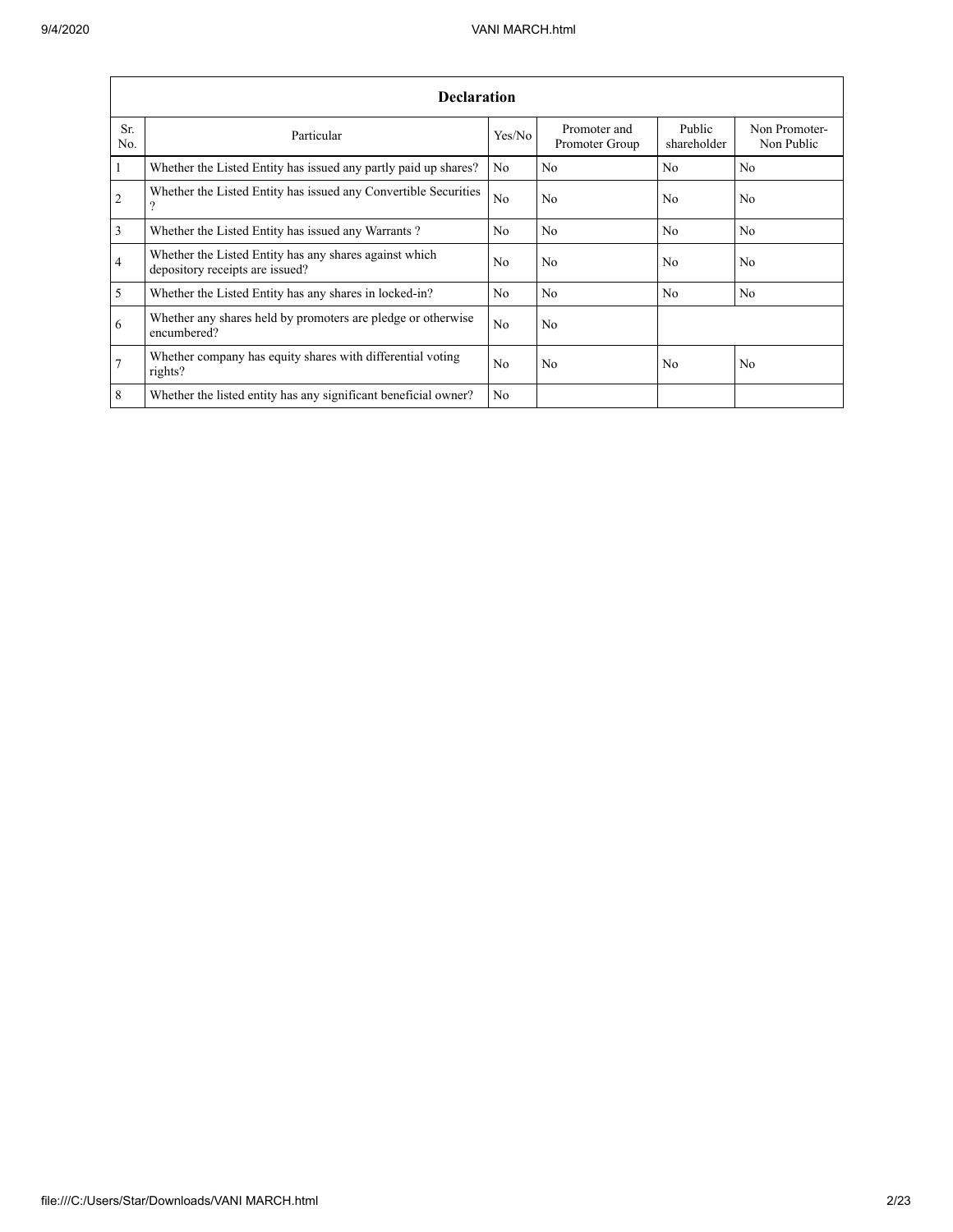|                 | Category                                  | Nos. Of      | No. of<br>fully paid | No. Of<br>Partly     | No. Of<br>shares         | Total nos.<br>shares         | Shareholding as a<br>% of total no. of   |                  | Number of Voting Rights held in each<br>class of securities (IX) |         |                     |  |
|-----------------|-------------------------------------------|--------------|----------------------|----------------------|--------------------------|------------------------------|------------------------------------------|------------------|------------------------------------------------------------------|---------|---------------------|--|
| Category<br>(I) | of<br>shareholder                         | shareholders | up equity            | paid-up<br>equity    | underlying<br>Depository | held (VII)                   | shares (calculated<br>as per SCRR, 1957) |                  | No of Voting (XIV) Rights                                        |         | Total as a          |  |
|                 | (II)                                      | (III)        | shares<br>held (IV)  | shares<br>held $(V)$ | Receipts<br>(VI)         | $= (IV) +$<br>$(V)$ + $(VI)$ | (VIII) As a % of<br>$(A+B+C2)$           | Class<br>eg: $X$ | Class<br>eg:y                                                    | Total   | $%$ of<br>$(A+B+C)$ |  |
| (A)             | Promoter<br>&<br>Promoter<br>Group        |              | 235100               |                      |                          | 235100                       | 5.71                                     | 235100           |                                                                  | 235100  | 5.71                |  |
| (B)             | Public                                    | 723          | 3884700              |                      |                          | 3884700                      | 94.29                                    | 3884700          |                                                                  | 3884700 | 94.29               |  |
| (C)             | Non<br>Promoter-<br>Non Public            |              |                      |                      |                          |                              |                                          |                  |                                                                  |         |                     |  |
| (C1)            | <b>Shares</b><br>underlying<br><b>DRs</b> |              |                      |                      |                          |                              |                                          |                  |                                                                  |         |                     |  |
| (C2)            | Shares held<br>by<br>Employee<br>Trusts   |              |                      |                      |                          |                              |                                          |                  |                                                                  |         |                     |  |
|                 | Total                                     | 730          | 4119800              |                      |                          | 4119800                      | 100                                      | 4119800          |                                                                  | 4119800 | 100                 |  |

## **Table I - Summary Statement holding of specified securities**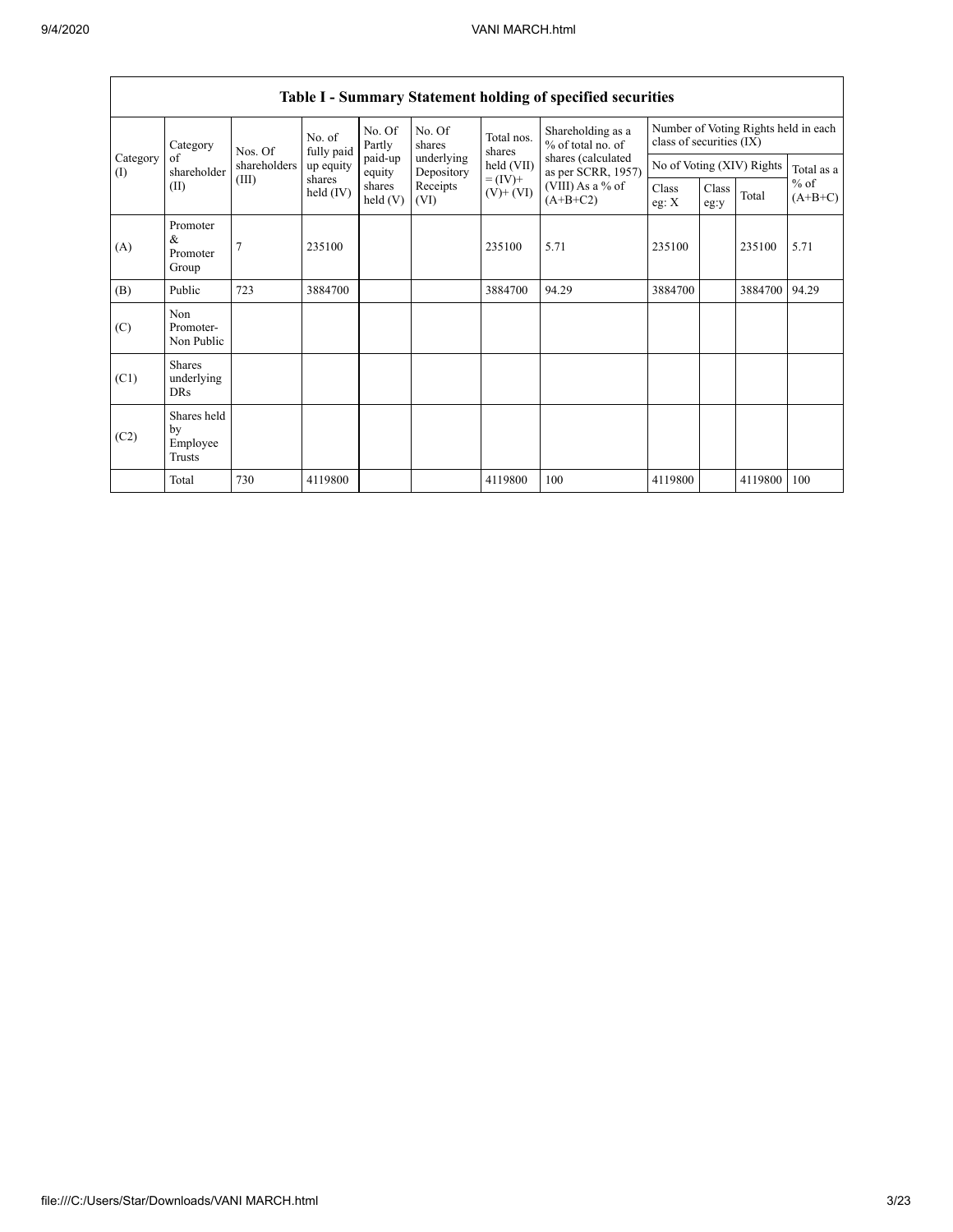|                 | Table I - Summary Statement holding of specified securities |                                                                                                                                                   |             |                                                                                                               |                                                                                                                                                                                |                                        |                                                  |                                                                               |                                                         |                                       |  |  |  |
|-----------------|-------------------------------------------------------------|---------------------------------------------------------------------------------------------------------------------------------------------------|-------------|---------------------------------------------------------------------------------------------------------------|--------------------------------------------------------------------------------------------------------------------------------------------------------------------------------|----------------------------------------|--------------------------------------------------|-------------------------------------------------------------------------------|---------------------------------------------------------|---------------------------------------|--|--|--|
| Category<br>(1) | Category<br>of<br>shareholder<br>(II)                       | No. Of<br>No. of<br><b>Shares</b><br>Shares<br>Underlying<br>Underlying<br>Outstanding<br>convertible<br>Warrants<br>securities<br>$(X_i)$<br>(X) |             | No. Of Shares<br>Underlying<br>Outstanding<br>convertible<br>securities and<br>No. Of<br>Warrants (Xi)<br>(a) | Shareholding, as a %<br>assuming full<br>conversion of<br>convertible securities (<br>as a percentage of<br>diluted share capital)<br>$(XI)=(VII)+(X) As a %$<br>of $(A+B+C2)$ | Number of<br>Locked in<br>shares (XII) |                                                  | Number of<br><b>Shares</b><br>pledged or<br>otherwise<br>encumbered<br>(XIII) |                                                         | Number of<br>equity shares<br>held in |  |  |  |
|                 |                                                             |                                                                                                                                                   | Outstanding |                                                                                                               |                                                                                                                                                                                | No.<br>(a)                             | As a<br>$%$ of<br>total<br>Shares<br>held<br>(b) | No.<br>(a)                                                                    | As a<br>$%$ of<br>total<br><b>Shares</b><br>held<br>(b) | dematerialized<br>form $(XIV)$        |  |  |  |
| (A)             | Promoter<br>&<br>Promoter<br>Group                          |                                                                                                                                                   |             |                                                                                                               | 5.71                                                                                                                                                                           |                                        |                                                  |                                                                               |                                                         | 235100                                |  |  |  |
| (B)             | Public                                                      |                                                                                                                                                   |             |                                                                                                               | 94.29                                                                                                                                                                          |                                        |                                                  |                                                                               |                                                         | 2464425                               |  |  |  |
| (C)             | Non<br>Promoter-<br>Non Public                              |                                                                                                                                                   |             |                                                                                                               |                                                                                                                                                                                |                                        |                                                  |                                                                               |                                                         |                                       |  |  |  |
| (C1)            | <b>Shares</b><br>underlying<br><b>DRs</b>                   |                                                                                                                                                   |             |                                                                                                               |                                                                                                                                                                                |                                        |                                                  |                                                                               |                                                         |                                       |  |  |  |
| (C2)            | Shares held<br>by<br>Employee<br>Trusts                     |                                                                                                                                                   |             |                                                                                                               |                                                                                                                                                                                |                                        |                                                  |                                                                               |                                                         |                                       |  |  |  |
|                 | Total                                                       |                                                                                                                                                   |             |                                                                                                               | 100                                                                                                                                                                            |                                        |                                                  |                                                                               |                                                         | 2699525                               |  |  |  |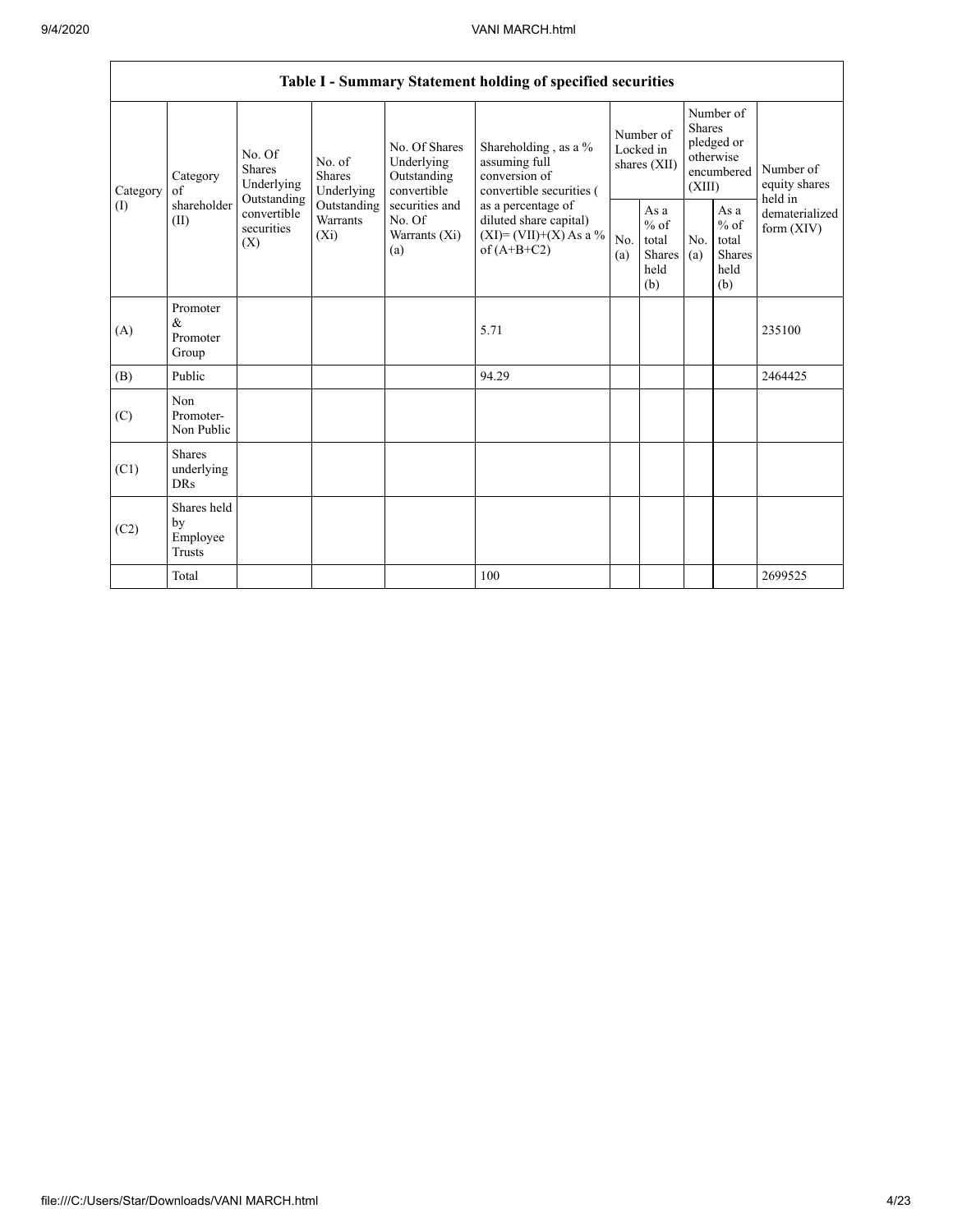|                                                                                             | Table II - Statement showing shareholding pattern of the Promoter and Promoter Group                                |                                                                              |                            |                                 |                                    |                             |                                              |                               |               |                                 |                                 |  |  |
|---------------------------------------------------------------------------------------------|---------------------------------------------------------------------------------------------------------------------|------------------------------------------------------------------------------|----------------------------|---------------------------------|------------------------------------|-----------------------------|----------------------------------------------|-------------------------------|---------------|---------------------------------|---------------------------------|--|--|
|                                                                                             |                                                                                                                     |                                                                              | No. of                     | No.<br>Of                       | No. Of                             | Total<br>nos.               | Shareholding<br>as a % of total              | each class of securities (IX) |               | Number of Voting Rights held in |                                 |  |  |
| Sr.                                                                                         | Category & Name<br>of the                                                                                           | Nos. Of<br>shareholders                                                      | fully<br>paid up<br>equity | Partly<br>paid-<br>up           | shares<br>underlying<br>Depository | shares<br>held<br>$(VII) =$ | no. of shares<br>(calculated as<br>per SCRR, | No of Voting (XIV) Rights     |               |                                 | Total<br>as a %                 |  |  |
|                                                                                             | Shareholders (I)                                                                                                    | (III)                                                                        | shares<br>held $(IV)$      | equity<br>shares<br>held<br>(V) | Receipts<br>(VI)                   | $(IV)$ +<br>$(V)$ +<br>(VI) | 1957) (VIII)<br>As a % of<br>$(A+B+C2)$      | Class eg:<br>$\mathbf X$      | Class<br>eg:y | Total                           | of<br>Total<br>Voting<br>rights |  |  |
| $\boldsymbol{A}$                                                                            | Table II - Statement showing shareholding pattern of the Promoter and Promoter Group                                |                                                                              |                            |                                 |                                    |                             |                                              |                               |               |                                 |                                 |  |  |
| (1)                                                                                         | Indian                                                                                                              |                                                                              |                            |                                 |                                    |                             |                                              |                               |               |                                 |                                 |  |  |
| (a)                                                                                         | Individuals/Hindu<br>undivided Family                                                                               | $\boldsymbol{7}$                                                             | 235100                     |                                 |                                    | 235100                      | 5.71                                         | 235100                        |               | 235100                          | 5.71                            |  |  |
| Sub-Total (A)<br>(1)                                                                        |                                                                                                                     | 7                                                                            | 235100                     |                                 |                                    | 235100                      | 5.71                                         | 235100                        |               | 235100                          | 5.71                            |  |  |
| (2)                                                                                         | Foreign                                                                                                             |                                                                              |                            |                                 |                                    |                             |                                              |                               |               |                                 |                                 |  |  |
| Total<br>Shareholding<br>of Promoter<br>and Promoter<br>Group $(A)=$<br>$(A)(1)+(A)$<br>(2) |                                                                                                                     | 7                                                                            | 235100                     |                                 |                                    | 235100                      | 5.71                                         | 235100                        |               | 235100                          | 5.71                            |  |  |
| $\, {\bf B}$                                                                                |                                                                                                                     | Table III - Statement showing shareholding pattern of the Public shareholder |                            |                                 |                                    |                             |                                              |                               |               |                                 |                                 |  |  |
| (1)                                                                                         | Institutions                                                                                                        |                                                                              |                            |                                 |                                    |                             |                                              |                               |               |                                 |                                 |  |  |
| (3)                                                                                         | Non-institutions                                                                                                    |                                                                              |                            |                                 |                                    |                             |                                              |                               |               |                                 |                                 |  |  |
| (a(i))                                                                                      | Individuals -<br>i.Individual<br>shareholders<br>holding nominal<br>share capital up to<br>Rs. 2 lakhs.             | 672                                                                          | 571754                     |                                 |                                    | 571754                      | 13.88                                        | 571754                        |               | 571754                          | 13.88                           |  |  |
| (a(ii))                                                                                     | Individuals - ii.<br>Individual<br>shareholders<br>holding nominal<br>share capital in<br>excess of Rs. 2<br>lakhs. | 26                                                                           | 1647808                    |                                 |                                    | 1647808                     | 40                                           | 1647808                       |               | 1647808                         | 40                              |  |  |
| (e)                                                                                         | Any Other<br>(specify)                                                                                              | 25                                                                           | 1665138                    |                                 |                                    | 1665138 40.42               |                                              | 1665138                       |               | 1665138 40.42                   |                                 |  |  |
| Sub-Total (B)<br>(3)                                                                        |                                                                                                                     | 723                                                                          | 3884700                    |                                 |                                    | 3884700                     | 94.29                                        | 3884700                       |               | 3884700                         | 94.29                           |  |  |
| <b>Total Public</b><br>Shareholding<br>$(B)=(B)(1)+$<br>$(B)(2)+(B)(3)$                     |                                                                                                                     | 723                                                                          | 3884700                    |                                 |                                    | 3884700                     | 94.29                                        | 3884700                       |               | 3884700 94.29                   |                                 |  |  |
| ${\bf C}$                                                                                   | Table IV - Statement showing shareholding pattern of the Non Promoter- Non Public shareholder                       |                                                                              |                            |                                 |                                    |                             |                                              |                               |               |                                 |                                 |  |  |
| Total (<br>$A+B+C2$ )                                                                       |                                                                                                                     | 730                                                                          | 4119800                    |                                 |                                    | 4119800                     | 100                                          | 4119800                       |               | 4119800                         | 100                             |  |  |
| Total<br>$(A+B+C)$                                                                          |                                                                                                                     | 730                                                                          | 4119800                    |                                 |                                    | 4119800                     | 100                                          | 4119800                       |               | 4119800 100                     |                                 |  |  |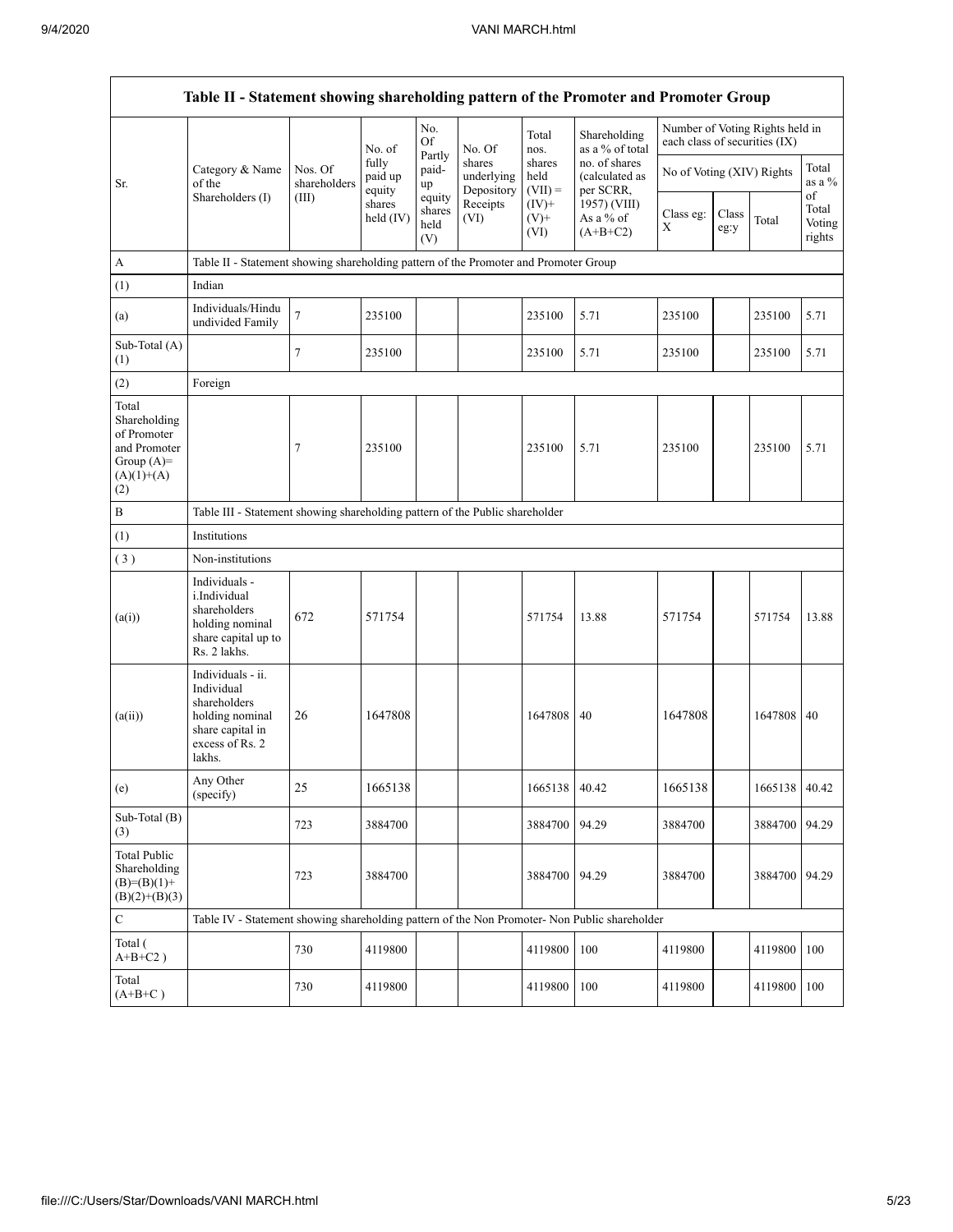| Table II - Statement showing shareholding pattern of the Promoter and Promoter Group    |                                                                                              |                                       |                                                                |                                                                                               |            |                                                  |            |                                                                               |                                       |  |  |  |
|-----------------------------------------------------------------------------------------|----------------------------------------------------------------------------------------------|---------------------------------------|----------------------------------------------------------------|-----------------------------------------------------------------------------------------------|------------|--------------------------------------------------|------------|-------------------------------------------------------------------------------|---------------------------------------|--|--|--|
| Sr.                                                                                     | No. Of<br>Shares<br>Underlying<br>Outstanding<br>convertible<br>securities<br>$(X_i)$<br>(X) | No. of<br><b>Shares</b><br>Underlying | No. Of Shares<br>Underlying<br>Outstanding                     | Shareholding, as a %<br>assuming full conversion of<br>convertible securities (as a           |            | Number of<br>Locked in<br>shares (XII)           |            | Number of<br><b>Shares</b><br>pledged or<br>otherwise<br>encumbered<br>(XIII) | Number of<br>equity shares<br>held in |  |  |  |
|                                                                                         |                                                                                              | Outstanding<br>Warrants               | convertible<br>securities and<br>No. Of Warrants<br>$(X_i)(a)$ | percentage of diluted share<br>capital) $(XI) = (VII)+(X) As$<br>a % of $(A+B+C2)$            | No.<br>(a) | As a<br>$%$ of<br>total<br>Shares<br>held<br>(b) | No.<br>(a) | As $\mathbf a$<br>$%$ of<br>total<br><b>Shares</b><br>held<br>(b)             | dematerialized<br>form $(XIV)$        |  |  |  |
| A                                                                                       |                                                                                              |                                       |                                                                | Table II - Statement showing shareholding pattern of the Promoter and Promoter Group          |            |                                                  |            |                                                                               |                                       |  |  |  |
| (1)                                                                                     | Indian                                                                                       |                                       |                                                                |                                                                                               |            |                                                  |            |                                                                               |                                       |  |  |  |
| (a)                                                                                     |                                                                                              |                                       |                                                                | 5.71                                                                                          |            |                                                  |            |                                                                               | 235100                                |  |  |  |
| Sub-Total (A)<br>(1)                                                                    |                                                                                              |                                       |                                                                | 5.71                                                                                          |            |                                                  |            |                                                                               | 235100                                |  |  |  |
| (2)                                                                                     | Foreign                                                                                      |                                       |                                                                |                                                                                               |            |                                                  |            |                                                                               |                                       |  |  |  |
| Total<br>Shareholding<br>of Promoter<br>and Promoter<br>Group $(A)=$<br>$(A)(1)+(A)(2)$ |                                                                                              |                                       |                                                                | 5.71                                                                                          |            |                                                  |            |                                                                               | 235100                                |  |  |  |
| $\, {\bf B}$                                                                            |                                                                                              |                                       |                                                                | Table III - Statement showing shareholding pattern of the Public shareholder                  |            |                                                  |            |                                                                               |                                       |  |  |  |
| (1)                                                                                     | Institutions                                                                                 |                                       |                                                                |                                                                                               |            |                                                  |            |                                                                               |                                       |  |  |  |
| (3)                                                                                     | Non-institutions                                                                             |                                       |                                                                |                                                                                               |            |                                                  |            |                                                                               |                                       |  |  |  |
| (a(i))                                                                                  |                                                                                              |                                       |                                                                | 13.88                                                                                         |            |                                                  |            |                                                                               | 318709                                |  |  |  |
| (a(ii))                                                                                 |                                                                                              |                                       |                                                                | 40                                                                                            |            |                                                  |            |                                                                               | 927078                                |  |  |  |
| (e)                                                                                     |                                                                                              |                                       |                                                                | 40.42                                                                                         |            |                                                  |            |                                                                               | 1218638                               |  |  |  |
| Sub-Total (B)<br>(3)                                                                    |                                                                                              |                                       |                                                                | 94.29                                                                                         |            |                                                  |            |                                                                               | 2464425                               |  |  |  |
| <b>Total Public</b><br>Shareholding<br>$(B)= (B)(1) +$<br>$(B)(2)+(B)(3)$               |                                                                                              |                                       |                                                                | 94.29                                                                                         |            |                                                  |            |                                                                               | 2464425                               |  |  |  |
| $\mathbf C$                                                                             |                                                                                              |                                       |                                                                | Table IV - Statement showing shareholding pattern of the Non Promoter- Non Public shareholder |            |                                                  |            |                                                                               |                                       |  |  |  |
| Total (<br>$A+B+C2$ )                                                                   |                                                                                              |                                       |                                                                | 100                                                                                           |            |                                                  |            |                                                                               | 2699525                               |  |  |  |
| Total (A+B+C                                                                            |                                                                                              |                                       |                                                                | 100                                                                                           |            |                                                  |            |                                                                               | 2699525                               |  |  |  |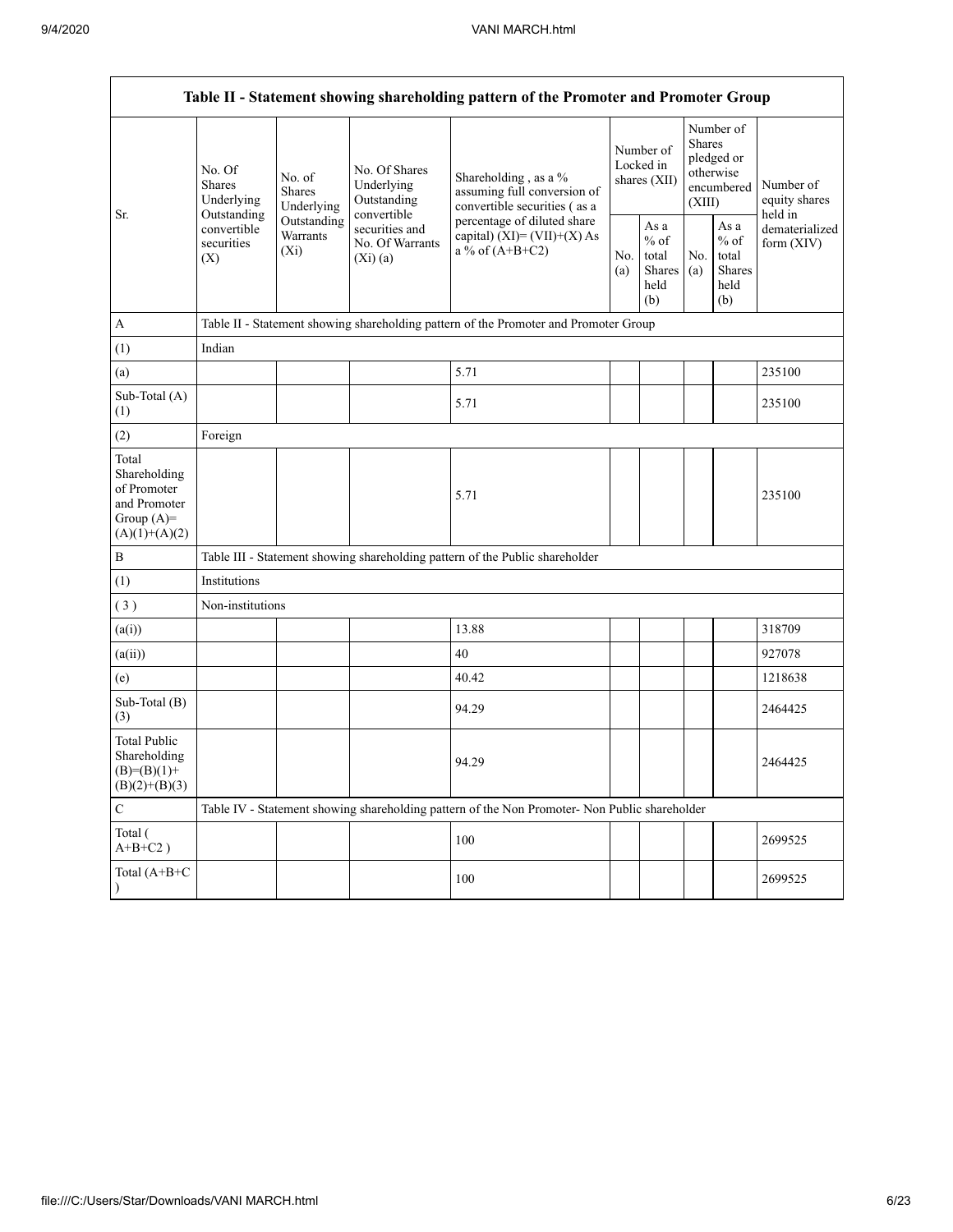|                                                                                                                                                                                             |                       |                                                               | Individuals/Hindu undivided Family |                                 |                                |                                |                                |
|---------------------------------------------------------------------------------------------------------------------------------------------------------------------------------------------|-----------------------|---------------------------------------------------------------|------------------------------------|---------------------------------|--------------------------------|--------------------------------|--------------------------------|
| Searial No.                                                                                                                                                                                 | $\,1\,$               | $\overline{c}$                                                | $\mathfrak{Z}$                     | $\overline{4}$                  | $\mathfrak{s}$                 | $\sqrt{6}$                     | $\overline{7}$                 |
| Name of the<br>Shareholders (I)                                                                                                                                                             | O P<br><b>SUKHIJA</b> | <b>RAJ KANTA</b><br><b>SUKHIJA</b>                            | <b>GAURAV</b><br><b>SUKHIJA</b>    | <b>RASHMI</b><br><b>SUKHIJA</b> | <b>NEELAM</b><br><b>BHATIA</b> | <b>KOMAL</b><br><b>SUKHIJA</b> | <b>GAURAV</b><br><b>BHATIA</b> |
| PAN(II)                                                                                                                                                                                     | AXSPS8696P            | AAWPK6240L                                                    | ARDPS5567Q                         | BBFPS8321F                      | AFCPB0391O                     | ALHPM7231R                     | AFZPB0749K                     |
| No. of fully paid<br>up equity shares<br>$held$ (IV)                                                                                                                                        | 59400                 | 59200                                                         | 59000                              | 29000                           | 9800                           | 9500                           | 9200                           |
| No. Of Partly paid-<br>up equity shares<br>held(V)                                                                                                                                          |                       |                                                               |                                    |                                 |                                |                                |                                |
| No. Of shares<br>underlying<br>Depository<br>Receipts (VI)                                                                                                                                  |                       |                                                               |                                    |                                 |                                |                                |                                |
| Total nos. shares<br>held $(VII) = (IV) +$<br>$(V)$ + $(VI)$                                                                                                                                | 59400                 | 59200                                                         | 59000                              | 29000                           | 9800                           | 9500                           | 9200                           |
| Shareholding as a<br>% of total no. of<br>shares (calculated<br>as per SCRR,<br>1957) (VIII) As a<br>% of $(A+B+C2)$                                                                        | 1.44                  | 1.44                                                          | 1.43                               | 0.7                             | 0.24                           | 0.23                           | 0.22                           |
|                                                                                                                                                                                             |                       | Number of Voting Rights held in each class of securities (IX) |                                    |                                 |                                |                                |                                |
| Class eg:X                                                                                                                                                                                  | 59400                 | 59200                                                         | 59000                              | 29000                           | 9800                           | 9500                           | 9200                           |
| Class eg:y                                                                                                                                                                                  |                       |                                                               |                                    |                                 |                                |                                |                                |
| Total                                                                                                                                                                                       | 59400                 | 59200                                                         | 59000                              | 29000                           | 9800                           | 9500                           | 9200                           |
| Total as a % of<br><b>Total Voting rights</b>                                                                                                                                               | 1.44                  | 1.44                                                          | 1.43                               | 0.7                             | 0.24                           | 0.23                           | 0.22                           |
| No. Of Shares<br>Underlying<br>Outstanding<br>convertible<br>securities $(X)$                                                                                                               |                       |                                                               |                                    |                                 |                                |                                |                                |
| No. of Shares<br>Underlying<br>Outstanding<br>Warrants (X1)                                                                                                                                 |                       |                                                               |                                    |                                 |                                |                                |                                |
| No. Of Shares<br>Underlying<br>Outstanding<br>convertible<br>securities and No.<br>Of Warrants (Xi)<br>(a)                                                                                  |                       |                                                               |                                    |                                 |                                |                                |                                |
| Shareholding, as a<br>% assuming full<br>conversion of<br>convertible<br>securities (as a<br>percentage of<br>diluted share<br>capital) $(XI)$ =<br>$(VII)+(Xi)(a)$ As a<br>% of $(A+B+C2)$ | 1.44                  | 1.44                                                          | 1.43                               | 0.7                             | 0.24                           | 0.23                           | 0.22                           |
| Number of Locked in shares (XII)                                                                                                                                                            |                       |                                                               |                                    |                                 |                                |                                |                                |
| No. (a)                                                                                                                                                                                     |                       |                                                               |                                    |                                 |                                |                                |                                |
| As a $\%$ of total<br>Shares held (b)                                                                                                                                                       |                       |                                                               |                                    |                                 |                                |                                |                                |
|                                                                                                                                                                                             |                       | Number of Shares pledged or otherwise encumbered (XIII)       |                                    |                                 |                                |                                |                                |
| No. (a)                                                                                                                                                                                     |                       |                                                               |                                    |                                 |                                |                                |                                |
|                                                                                                                                                                                             |                       |                                                               |                                    |                                 |                                |                                |                                |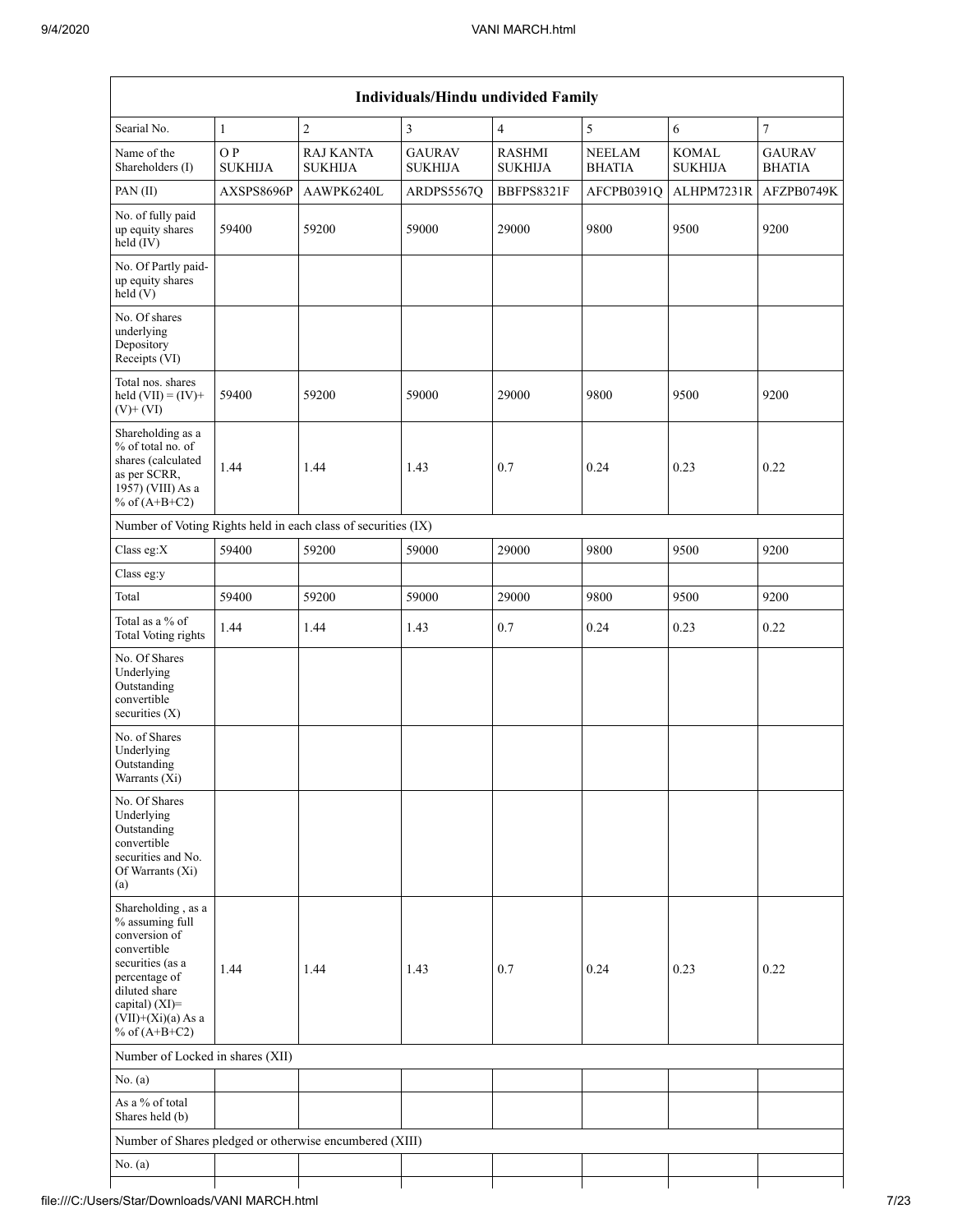## 9/4/2020 VANI MARCH.html

| As a % of total<br>Shares held (b)                                   |          |          |          |          |          |          |          |  |  |  |  |
|----------------------------------------------------------------------|----------|----------|----------|----------|----------|----------|----------|--|--|--|--|
| Number of equity<br>shares held in<br>dematerialized<br>form $(XIV)$ | 59400    | 59200    | 59000    | 29000    | 9800     | 9500     | 9200     |  |  |  |  |
| Reason for not providing PAN                                         |          |          |          |          |          |          |          |  |  |  |  |
| Reason for not<br>providing PAN                                      |          |          |          |          |          |          |          |  |  |  |  |
| Shareholder type                                                     | Promoter | Promoter | Promoter | Promoter | Promoter | Promoter | Promoter |  |  |  |  |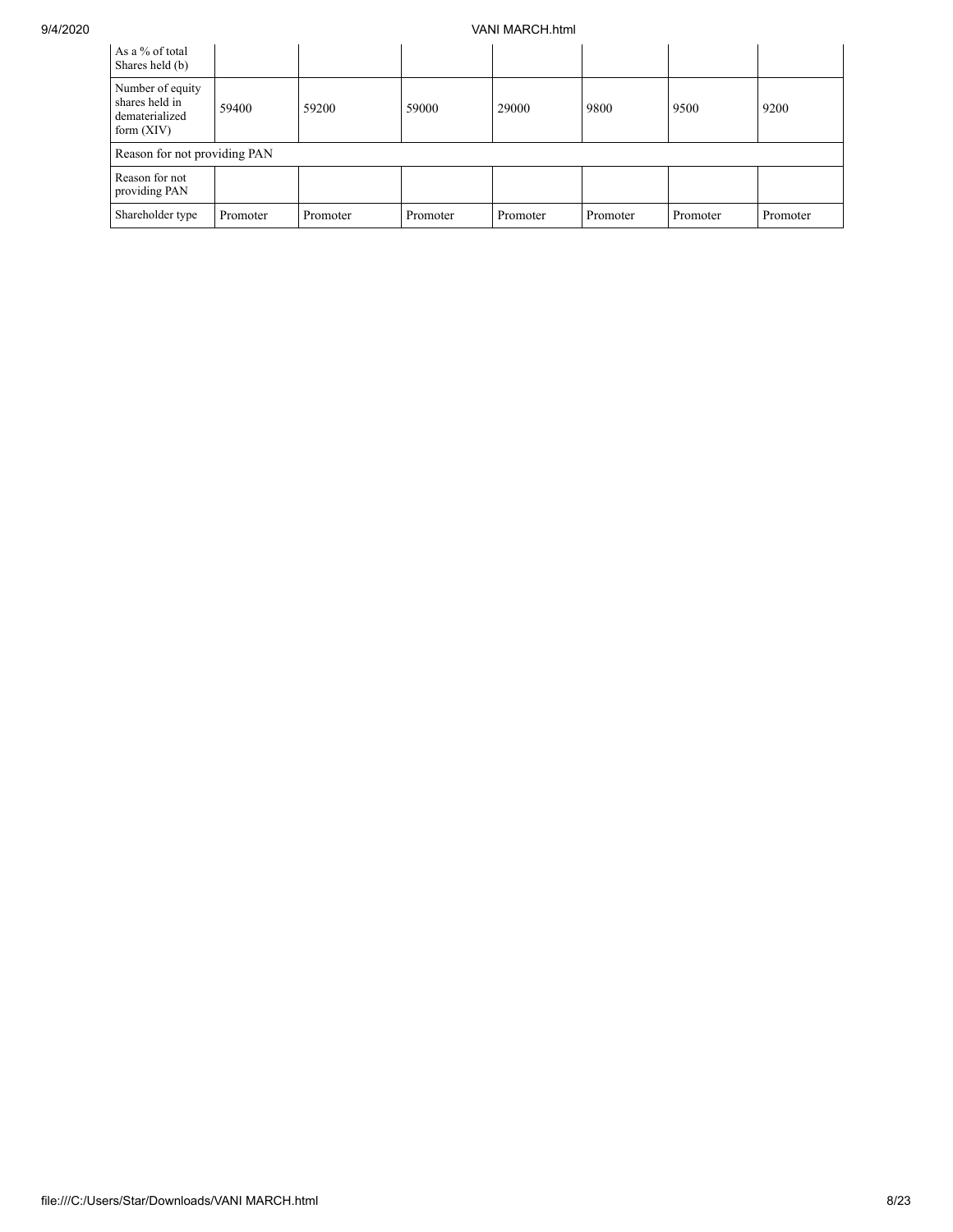|                                                                                                                                                                                          | Individuals/Hindu undivided Family                            |  |  |  |  |  |  |  |  |  |
|------------------------------------------------------------------------------------------------------------------------------------------------------------------------------------------|---------------------------------------------------------------|--|--|--|--|--|--|--|--|--|
| Searial No.                                                                                                                                                                              |                                                               |  |  |  |  |  |  |  |  |  |
| Name of the<br>Shareholders (I)                                                                                                                                                          | Click here to go back                                         |  |  |  |  |  |  |  |  |  |
| PAN(II)                                                                                                                                                                                  | Total                                                         |  |  |  |  |  |  |  |  |  |
| No. of fully paid<br>up equity shares<br>held (IV)                                                                                                                                       | 235100                                                        |  |  |  |  |  |  |  |  |  |
| No. Of Partly paid-<br>up equity shares<br>held(V)                                                                                                                                       |                                                               |  |  |  |  |  |  |  |  |  |
| No. Of shares<br>underlying<br>Depository<br>Receipts (VI)                                                                                                                               |                                                               |  |  |  |  |  |  |  |  |  |
| Total nos. shares<br>held $(VII) = (IV) +$<br>$(V)$ + $(VI)$                                                                                                                             | 235100                                                        |  |  |  |  |  |  |  |  |  |
| Shareholding as a<br>% of total no. of<br>shares (calculated<br>as per SCRR,<br>1957) (VIII) As a<br>% of $(A+B+C2)$                                                                     | 5.71                                                          |  |  |  |  |  |  |  |  |  |
|                                                                                                                                                                                          | Number of Voting Rights held in each class of securities (IX) |  |  |  |  |  |  |  |  |  |
| Class eg: $X$                                                                                                                                                                            | 235100                                                        |  |  |  |  |  |  |  |  |  |
| Class eg:y                                                                                                                                                                               |                                                               |  |  |  |  |  |  |  |  |  |
| Total                                                                                                                                                                                    | 235100                                                        |  |  |  |  |  |  |  |  |  |
| Total as a $\%$ of<br>Total Voting rights                                                                                                                                                | 5.71                                                          |  |  |  |  |  |  |  |  |  |
| No. Of Shares<br>Underlying<br>Outstanding<br>convertible<br>securities $(X)$                                                                                                            |                                                               |  |  |  |  |  |  |  |  |  |
| No. of Shares<br>Underlying<br>Outstanding<br>Warrants $(Xi)$                                                                                                                            |                                                               |  |  |  |  |  |  |  |  |  |
| No. Of Shares<br>Underlying<br>Outstanding<br>convertible<br>securities and No.<br>Of Warrants (Xi)<br>(a)                                                                               |                                                               |  |  |  |  |  |  |  |  |  |
| Shareholding, as a<br>% assuming full<br>conversion of<br>convertible<br>securities (as a<br>percentage of<br>diluted share<br>capital) (XI)=<br>$(VII)+(Xi)(a)$ As a<br>% of $(A+B+C2)$ | 5.71                                                          |  |  |  |  |  |  |  |  |  |
| Number of Locked in shares (XII)                                                                                                                                                         |                                                               |  |  |  |  |  |  |  |  |  |
| No. $(a)$                                                                                                                                                                                |                                                               |  |  |  |  |  |  |  |  |  |
| As a % of total<br>Shares held (b)                                                                                                                                                       |                                                               |  |  |  |  |  |  |  |  |  |
|                                                                                                                                                                                          | Number of Shares pledged or otherwise encumbered (XIII)       |  |  |  |  |  |  |  |  |  |
| No. $(a)$                                                                                                                                                                                |                                                               |  |  |  |  |  |  |  |  |  |
|                                                                                                                                                                                          |                                                               |  |  |  |  |  |  |  |  |  |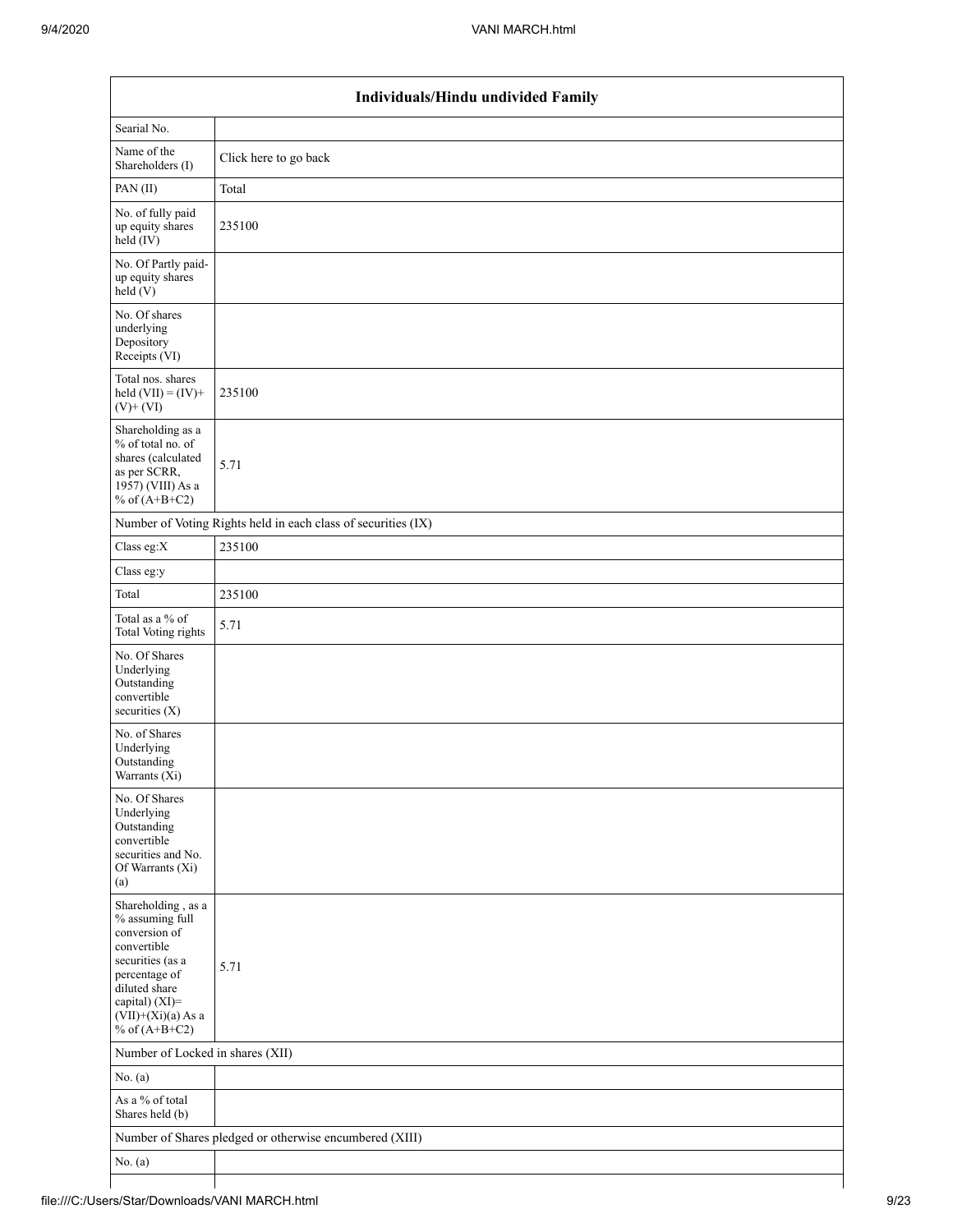| As a % of total<br>Shares held (b)                                   |                              |  |  |  |  |  |  |  |  |
|----------------------------------------------------------------------|------------------------------|--|--|--|--|--|--|--|--|
| Number of equity<br>shares held in<br>dematerialized<br>form $(XIV)$ | 235100                       |  |  |  |  |  |  |  |  |
|                                                                      | Reason for not providing PAN |  |  |  |  |  |  |  |  |
| Reason for not<br>providing PAN                                      |                              |  |  |  |  |  |  |  |  |
| Shareholder type                                                     |                              |  |  |  |  |  |  |  |  |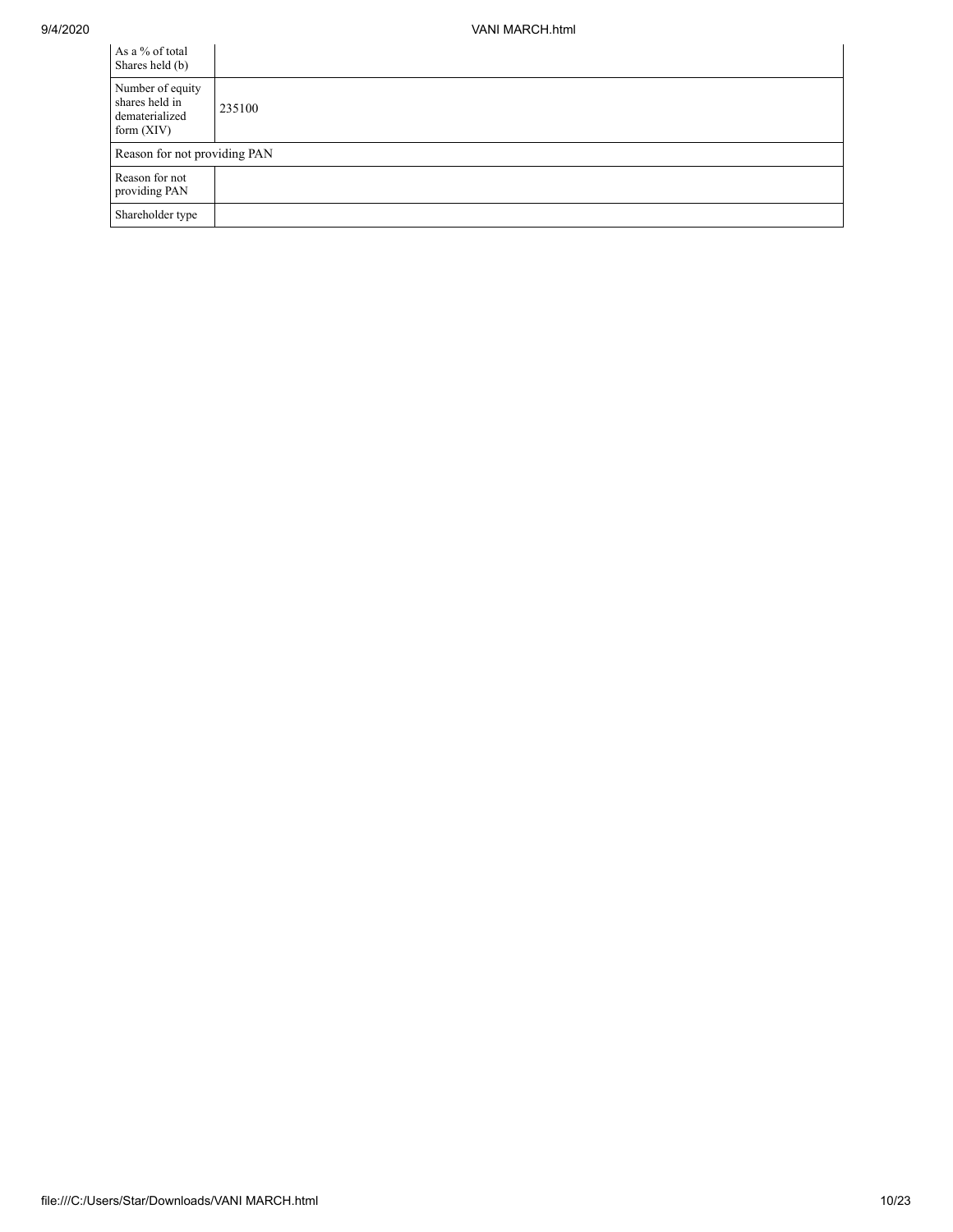| Individuals - ii. Individual shareholders holding nominal share capital in excess of Rs. 2 lakhs.                                                                                    |                               |                        |                                 |                                               |                              |                                                |                                |  |  |  |  |  |
|--------------------------------------------------------------------------------------------------------------------------------------------------------------------------------------|-------------------------------|------------------------|---------------------------------|-----------------------------------------------|------------------------------|------------------------------------------------|--------------------------------|--|--|--|--|--|
| Searial No.                                                                                                                                                                          | $\mathbf{1}$                  | $\overline{c}$         | $\overline{3}$                  | $\overline{4}$                                | 5                            | 6                                              | $\boldsymbol{7}$               |  |  |  |  |  |
| Name of the<br>Shareholders (I)                                                                                                                                                      | <b>HARMEET</b><br><b>GHAI</b> | TARSEM<br><b>SINGH</b> | <b>JITENDER</b><br><b>KUMAR</b> | <b>ROCK STONE</b><br><b>REAL INFRA</b><br>LLP | <b>VIJAY</b><br><b>KUMAR</b> | <b>HARDEEP</b><br><b>SINGH</b><br><b>WAHLA</b> | <b>KAMALJIT</b><br><b>GHAI</b> |  |  |  |  |  |
| PAN (II)                                                                                                                                                                             | AGOPG7932M                    | BQXPS7016N             | AQGPK9865P                      | AASFR2360Q                                    | AQGPK9864N                   | AARPW7993D                                     | AGFPG1592E                     |  |  |  |  |  |
| No. of fully paid<br>up equity shares<br>held (IV)                                                                                                                                   | 186800                        | 110000                 | 110000                          | 104000                                        | 100000                       | 100000                                         | 76800                          |  |  |  |  |  |
| No. Of Partly paid-<br>up equity shares<br>held(V)                                                                                                                                   |                               |                        |                                 |                                               |                              |                                                |                                |  |  |  |  |  |
| No. Of shares<br>underlying<br>Depository<br>Receipts (VI)                                                                                                                           |                               |                        |                                 |                                               |                              |                                                |                                |  |  |  |  |  |
| Total nos. shares<br>held $(VII) = (IV) +$<br>$(V)$ + $(VI)$                                                                                                                         | 186800                        | 110000                 | 110000                          | 104000                                        | 100000                       | 100000                                         | 76800                          |  |  |  |  |  |
| Shareholding as a<br>% of total no. of<br>shares (calculated<br>as per SCRR,<br>1957) (VIII) As a<br>% of $(A+B+C2)$                                                                 | 4.53                          | 2.67                   | 2.67                            | 2.52                                          | 2.43                         | 2.43                                           | 1.86                           |  |  |  |  |  |
| Number of Voting Rights held in each class of securities (IX)                                                                                                                        |                               |                        |                                 |                                               |                              |                                                |                                |  |  |  |  |  |
| Class eg: X                                                                                                                                                                          | 186800                        | 110000                 | 110000                          | 104000                                        | 100000                       | 100000                                         | 76800                          |  |  |  |  |  |
| Class eg:y                                                                                                                                                                           |                               |                        |                                 |                                               |                              |                                                |                                |  |  |  |  |  |
| Total                                                                                                                                                                                | 186800                        | 110000                 | 110000                          | 104000                                        | 100000                       | 100000                                         | 76800                          |  |  |  |  |  |
| Total as a % of<br><b>Total Voting rights</b>                                                                                                                                        | 4.53                          | 2.67                   | 2.67                            | 2.52                                          | 2.43                         | 2.43                                           | 1.86                           |  |  |  |  |  |
| No. Of Shares<br>Underlying<br>Outstanding<br>convertible<br>securities $(X)$                                                                                                        |                               |                        |                                 |                                               |                              |                                                |                                |  |  |  |  |  |
| No. of Shares<br>Underlying<br>Outstanding<br>Warrants (Xi)                                                                                                                          |                               |                        |                                 |                                               |                              |                                                |                                |  |  |  |  |  |
| No. Of Shares<br>Underlying<br>Outstanding<br>convertible<br>securities and No.<br>Of Warrants (Xi)<br>(a)                                                                           |                               |                        |                                 |                                               |                              |                                                |                                |  |  |  |  |  |
| Shareholding, as a<br>% assuming full<br>conversion of<br>convertible<br>securities (as a<br>percentage of<br>diluted share<br>capital) (XI)=<br>$(VII)+(X)$ As a %<br>of $(A+B+C2)$ | 4.53                          | 2.67                   | 2.67                            | 2.52                                          | 2.43                         | 2.43                                           | 1.86                           |  |  |  |  |  |
| Number of Locked in shares (XII)                                                                                                                                                     |                               |                        |                                 |                                               |                              |                                                |                                |  |  |  |  |  |
| No. $(a)$                                                                                                                                                                            |                               |                        |                                 |                                               |                              |                                                |                                |  |  |  |  |  |
| As a % of total<br>Shares held (b)                                                                                                                                                   |                               |                        |                                 |                                               |                              |                                                |                                |  |  |  |  |  |
| Number of equity<br>shares held in                                                                                                                                                   | $\mathbf{0}$                  | 110000                 | 110000                          | $\boldsymbol{0}$                              | 100000                       | 100000                                         | $\boldsymbol{0}$               |  |  |  |  |  |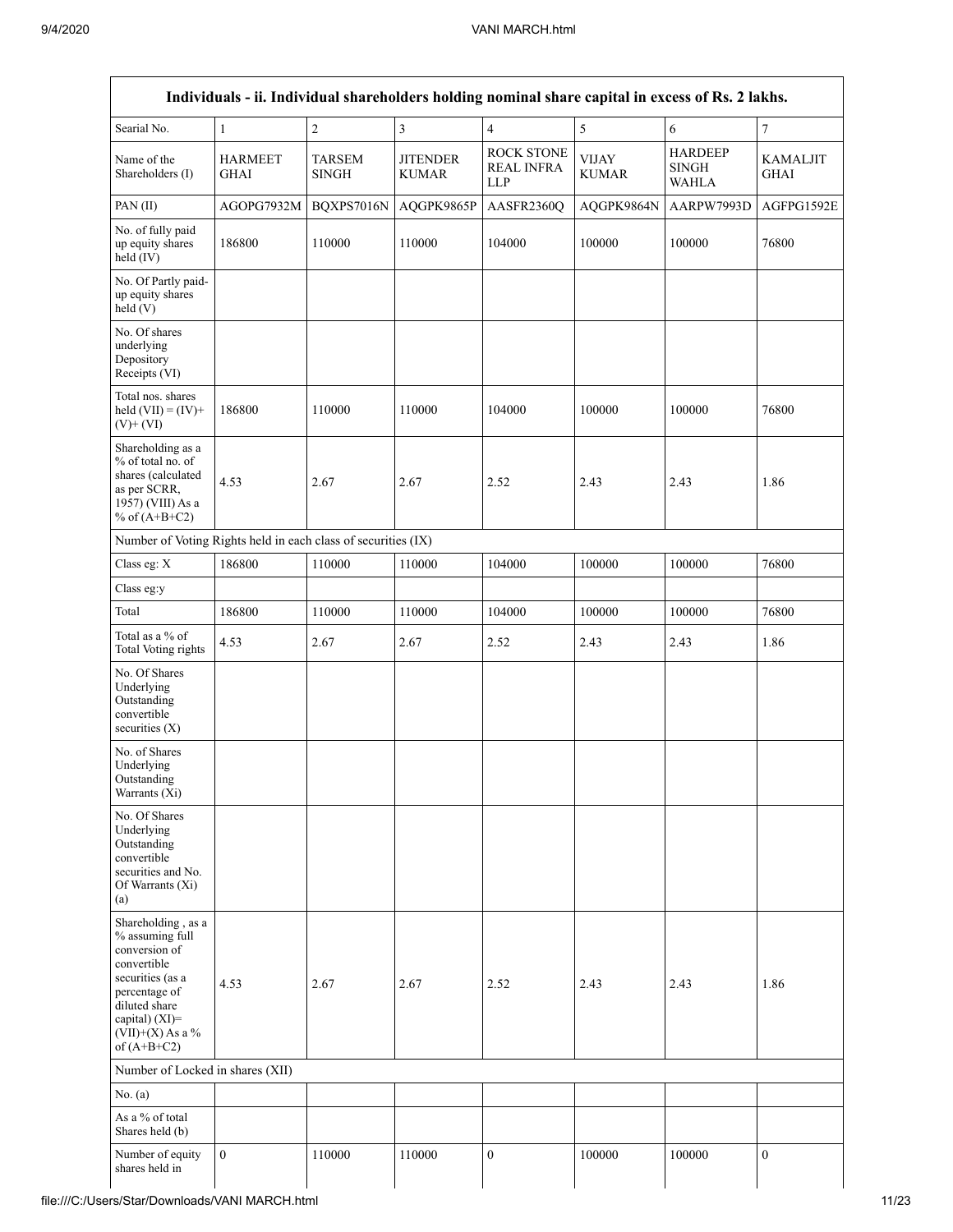| dematerialized<br>form $(XIV)$  |  |  |  |  |  |  |  |  |  |  |  |
|---------------------------------|--|--|--|--|--|--|--|--|--|--|--|
| Reason for not providing PAN    |  |  |  |  |  |  |  |  |  |  |  |
| Reason for not<br>providing PAN |  |  |  |  |  |  |  |  |  |  |  |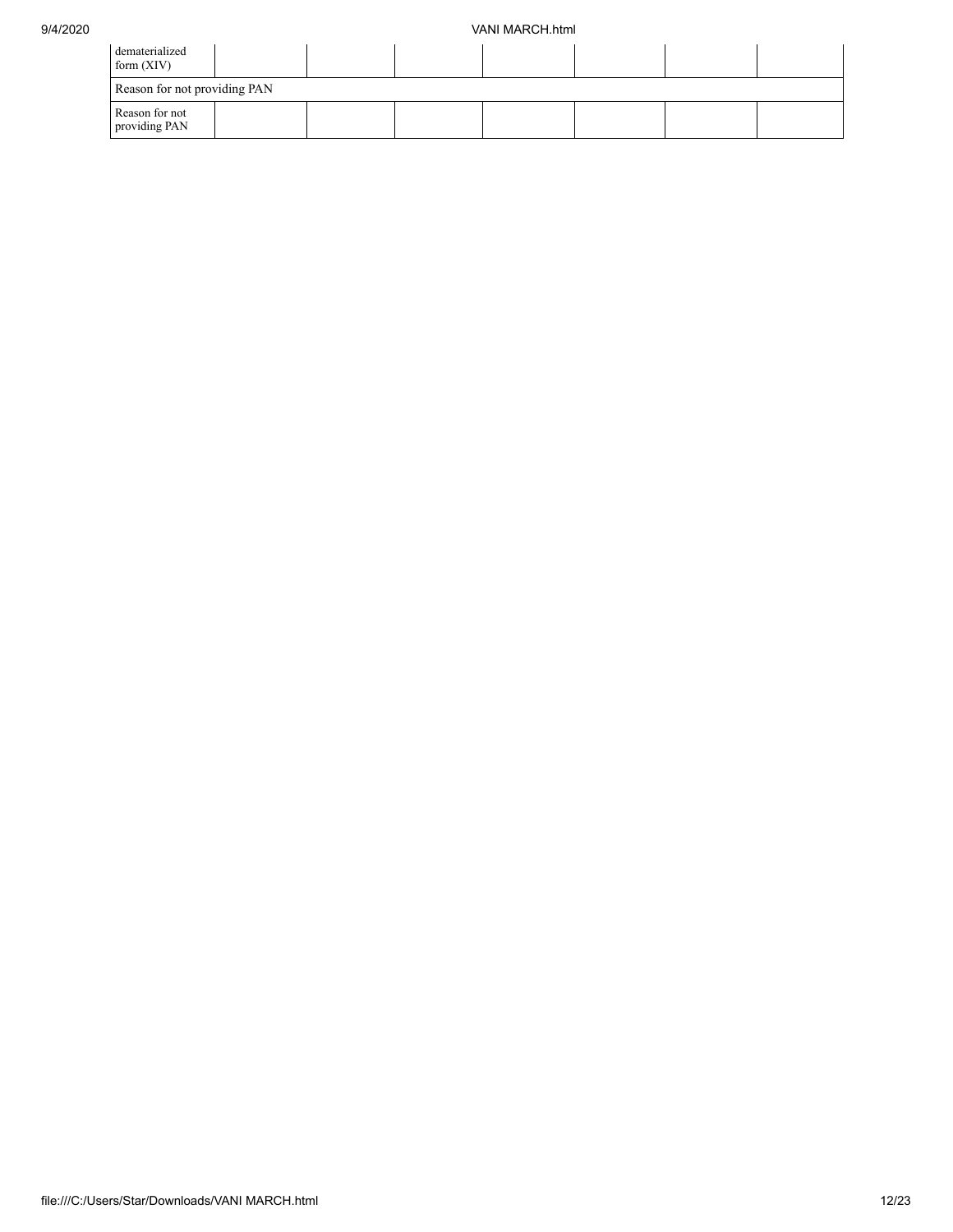| Searial No.                                                                                                                                                                          | $\,$ 8 $\,$                     | 9                            | 10                             | 11                             | 12                            | 13                            | 14                            |
|--------------------------------------------------------------------------------------------------------------------------------------------------------------------------------------|---------------------------------|------------------------------|--------------------------------|--------------------------------|-------------------------------|-------------------------------|-------------------------------|
| Name of the<br>Shareholders (I)                                                                                                                                                      | <b>SATWANTI</b><br><b>BAJAJ</b> | <b>NOOR</b><br><b>HASSAN</b> | <b>RADHEY</b><br><b>SHAYAM</b> | <b>HERIKA</b><br><b>NARANG</b> | <b>GEETA</b><br><b>CHADHA</b> | <b>MANAN</b><br><b>NARANG</b> | <b>MANSI</b><br><b>NARANG</b> |
| PAN(II)                                                                                                                                                                              | AASPB4178Q                      | ADRPH9149M                   | BNKPS7076J                     | AHJPA5543N                     | AGGPC0379Q                    | ACJPN9853B                    | ABTPN4637N                    |
| No. of fully paid<br>up equity shares<br>held (IV)                                                                                                                                   | 76800                           | 68800                        | 52400                          | 50000                          | 50000                         | 50000                         | 50000                         |
| No. Of Partly paid-<br>up equity shares<br>held(V)                                                                                                                                   |                                 |                              |                                |                                |                               |                               |                               |
| No. Of shares<br>underlying<br>Depository<br>Receipts (VI)                                                                                                                           |                                 |                              |                                |                                |                               |                               |                               |
| Total nos. shares<br>held $(VII) = (IV) +$<br>$(V)$ + $(VI)$                                                                                                                         | 76800                           | 68800                        | 52400                          | 50000                          | 50000                         | 50000                         | 50000                         |
| Shareholding as a<br>% of total no. of<br>shares (calculated<br>as per SCRR,<br>1957) (VIII) As a<br>% of $(A+B+C2)$                                                                 | 1.86                            | 1.67                         | 1.27                           | 1.21                           | 1.21                          | 1.21                          | 1.21                          |
| Number of Voting Rights held in each class of securities (IX)                                                                                                                        |                                 |                              |                                |                                |                               |                               |                               |
| Class eg: X                                                                                                                                                                          | 76800                           | 68800                        | 52400                          | 50000                          | 50000                         | 50000                         | 50000                         |
| Class eg:y                                                                                                                                                                           |                                 |                              |                                |                                |                               |                               |                               |
| Total                                                                                                                                                                                | 76800                           | 68800                        | 52400                          | 50000                          | 50000                         | 50000                         | 50000                         |
| Total as a % of<br>Total Voting rights                                                                                                                                               | 1.86                            | 1.67                         | 1.27                           | 1.21                           | 1.21                          | 1.21                          | 1.21                          |
| No. Of Shares<br>Underlying<br>Outstanding<br>convertible<br>securities (X)                                                                                                          |                                 |                              |                                |                                |                               |                               |                               |
| No. of Shares<br>Underlying<br>Outstanding<br>Warrants (Xi)                                                                                                                          |                                 |                              |                                |                                |                               |                               |                               |
| No. Of Shares<br>Underlying<br>Outstanding<br>convertible<br>securities and No.<br>Of Warrants (Xi)<br>(a)                                                                           |                                 |                              |                                |                                |                               |                               |                               |
| Shareholding, as a<br>% assuming full<br>conversion of<br>convertible<br>securities (as a<br>percentage of<br>diluted share<br>capital) (XI)=<br>$(VII)+(X)$ As a %<br>of $(A+B+C2)$ | 1.86                            | 1.67                         | 1.27                           | 1.21                           | 1.21                          | 1.21                          | 1.21                          |
| Number of Locked in shares (XII)                                                                                                                                                     |                                 |                              |                                |                                |                               |                               |                               |
| No. (a)                                                                                                                                                                              |                                 |                              |                                |                                |                               |                               |                               |
| As a % of total<br>Shares held (b)                                                                                                                                                   |                                 |                              |                                |                                |                               |                               |                               |
| Number of equity<br>shares held in                                                                                                                                                   | 76800                           | $\boldsymbol{0}$             | $\mathbf{0}$                   | 50000                          | 50000                         | 50000                         | 50000                         |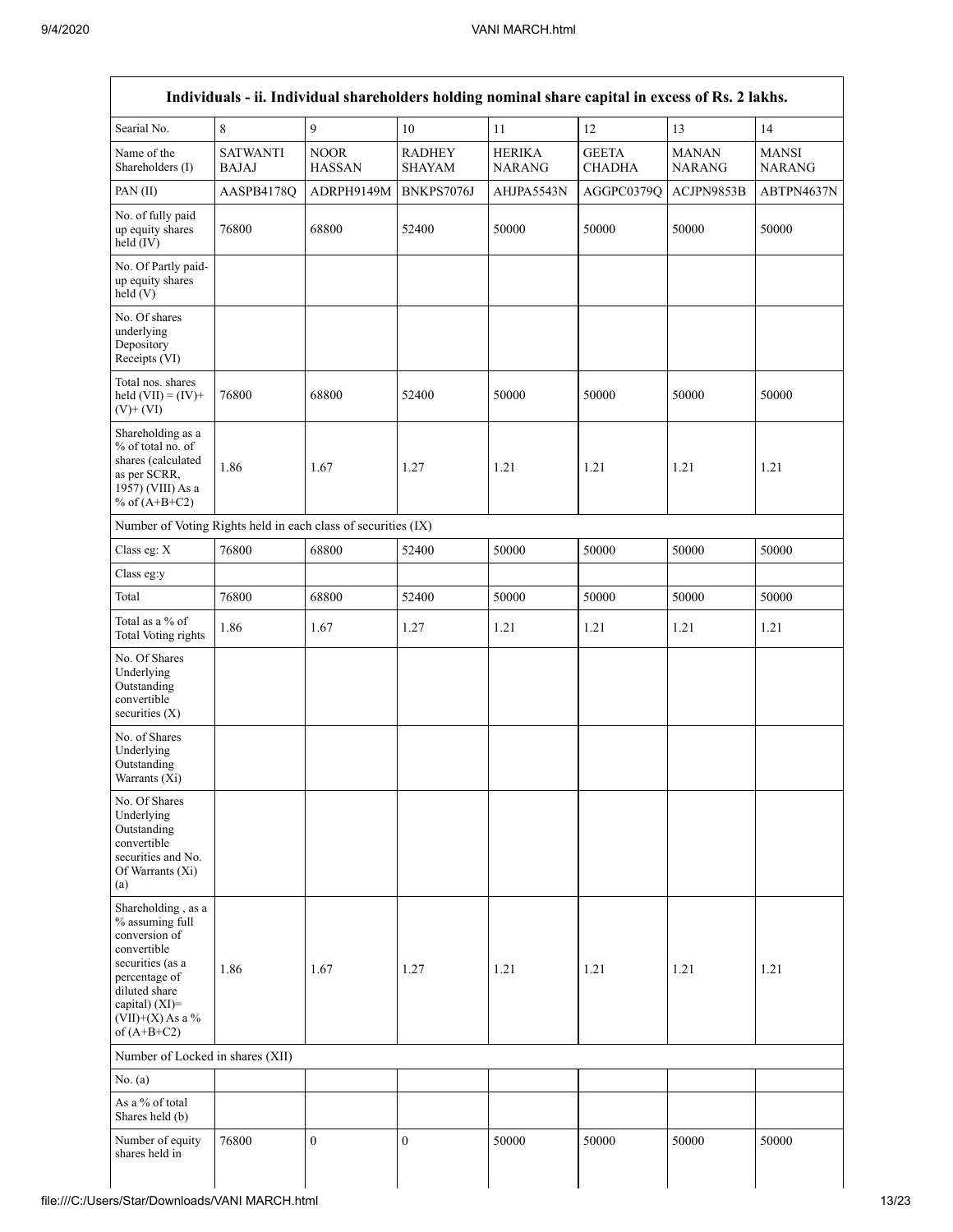| dematerialized<br>form $(XIV)$  |  |  |  |  |  |  |  |
|---------------------------------|--|--|--|--|--|--|--|
| Reason for not providing PAN    |  |  |  |  |  |  |  |
| Reason for not<br>providing PAN |  |  |  |  |  |  |  |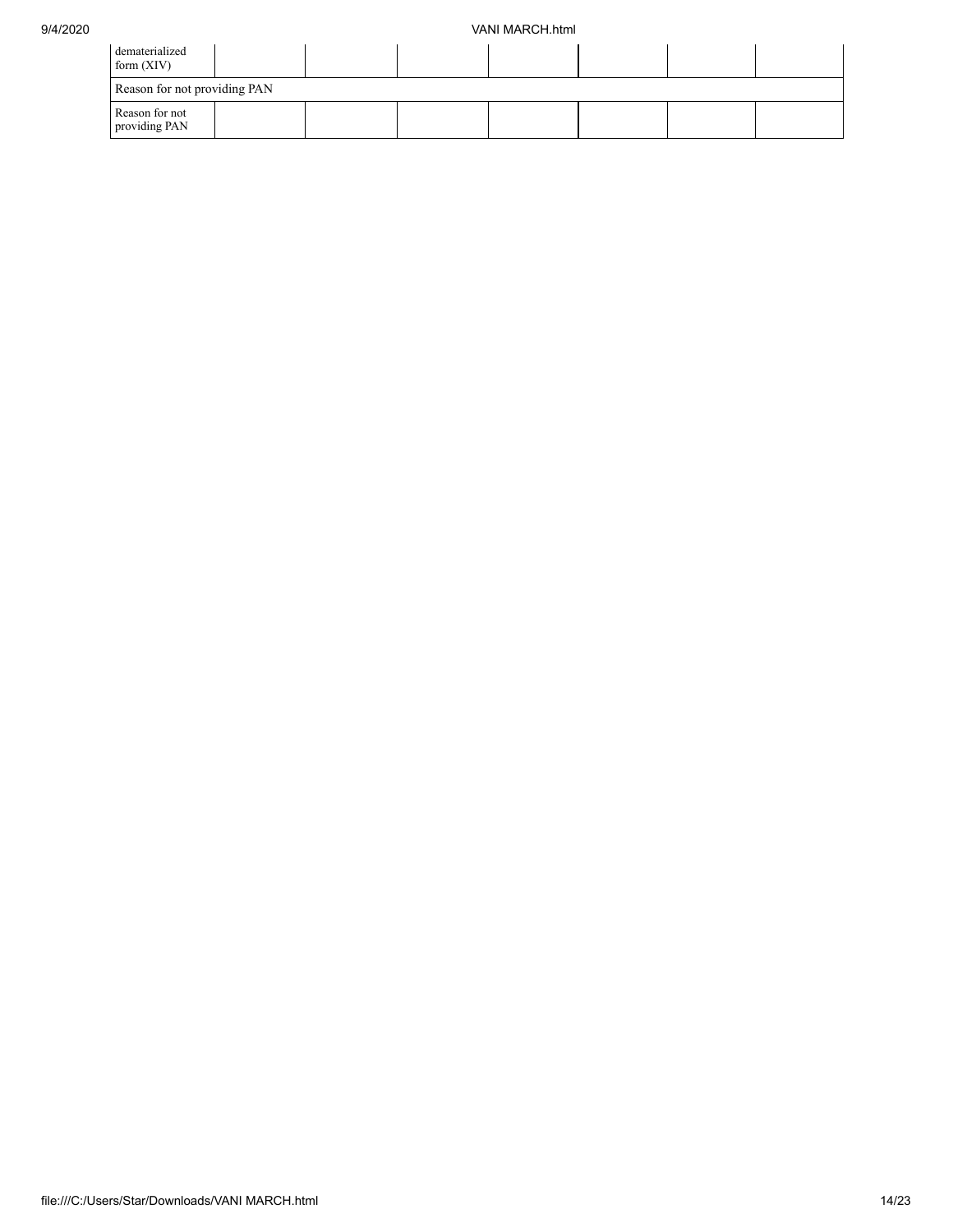|                                                                                                                                                                                         |                               |                  |                          | Individuals - ii. Individual shareholders holding nominal share capital in excess of Rs. 2 lakhs. |                                 |                         |
|-----------------------------------------------------------------------------------------------------------------------------------------------------------------------------------------|-------------------------------|------------------|--------------------------|---------------------------------------------------------------------------------------------------|---------------------------------|-------------------------|
| Searial No.                                                                                                                                                                             | 15                            | 16               | 17                       | 18                                                                                                | 19                              | 20                      |
| Name of the<br>Shareholders (I)                                                                                                                                                         | <b>RAJIV</b><br><b>CHADHA</b> | Naveen<br>Narang | <b>SUMITRA</b><br>NARANG | <b>SATISH CHANDER</b><br><b>NARANG</b>                                                            | <b>BHALINDER</b><br><b>GHAI</b> | ROMESH CHANDER<br>BAJAJ |
| PAN (II)                                                                                                                                                                                | AAFPC2849C                    | AADPN0344D       | AADPN0343E               | AAAPN0874H                                                                                        | AGVPG6895Q                      | AASPB4177B              |
| No. of fully paid<br>up equity shares<br>held (IV)                                                                                                                                      | 50000                         | 50000            | 50000                    | 50000                                                                                             | 45250                           | 41150                   |
| No. Of Partly paid-<br>up equity shares<br>held(V)                                                                                                                                      |                               |                  |                          |                                                                                                   |                                 |                         |
| No. Of shares<br>underlying<br>Depository<br>Receipts (VI)                                                                                                                              |                               |                  |                          |                                                                                                   |                                 |                         |
| Total nos. shares<br>held $(VII) = (IV) +$<br>$(V)$ + $(VI)$                                                                                                                            | 50000                         | 50000            | 50000                    | 50000                                                                                             | 45250                           | 41150                   |
| Shareholding as a<br>% of total no. of<br>shares (calculated<br>as per SCRR,<br>1957) (VIII) As a<br>% of $(A+B+C2)$                                                                    | 1.21                          | 1.21             | 1.21                     | 1.21                                                                                              | 1.1                             | $\mathbf{1}$            |
| Number of Voting Rights held in each class of securities (IX)                                                                                                                           |                               |                  |                          |                                                                                                   |                                 |                         |
| Class eg: X                                                                                                                                                                             | 50000                         | 50000            | 50000                    | 50000                                                                                             | 45250                           | 41150                   |
| Class eg:y                                                                                                                                                                              |                               |                  |                          |                                                                                                   |                                 |                         |
| Total                                                                                                                                                                                   | 50000                         | 50000            | 50000                    | 50000                                                                                             | 45250                           | 41150                   |
| Total as a % of<br><b>Total Voting rights</b>                                                                                                                                           | 1.21                          | 1.21             | 1.21                     | 1.21                                                                                              | 1.1                             | $\mathbf{1}$            |
| No. Of Shares<br>Underlying<br>Outstanding<br>convertible<br>securities (X)                                                                                                             |                               |                  |                          |                                                                                                   |                                 |                         |
| No. of Shares<br>Underlying<br>Outstanding<br>Warrants $(X_i)$                                                                                                                          |                               |                  |                          |                                                                                                   |                                 |                         |
| No. Of Shares<br>Underlying<br>Outstanding<br>convertible<br>securities and No.<br>Of Warrants (Xi)<br>(a)                                                                              |                               |                  |                          |                                                                                                   |                                 |                         |
| Shareholding, as a<br>% assuming full<br>conversion of<br>convertible<br>securities (as a<br>percentage of<br>diluted share<br>capital) $(XI)$ =<br>$(VII)+(X)$ As a %<br>of $(A+B+C2)$ | 1.21                          | 1.21             | 1.21                     | 1.21                                                                                              | 1.1                             | $\mathbf{1}$            |
| Number of Locked in shares (XII)                                                                                                                                                        |                               |                  |                          |                                                                                                   |                                 |                         |
| No. (a)                                                                                                                                                                                 |                               |                  |                          |                                                                                                   |                                 |                         |
| As a % of total<br>Shares held (b)                                                                                                                                                      |                               |                  |                          |                                                                                                   |                                 |                         |
| Number of equity<br>shares held in                                                                                                                                                      | 50000                         | 50000            | 50000                    | 50000                                                                                             | $\mathbf{0}$                    | $\mathbf{0}$            |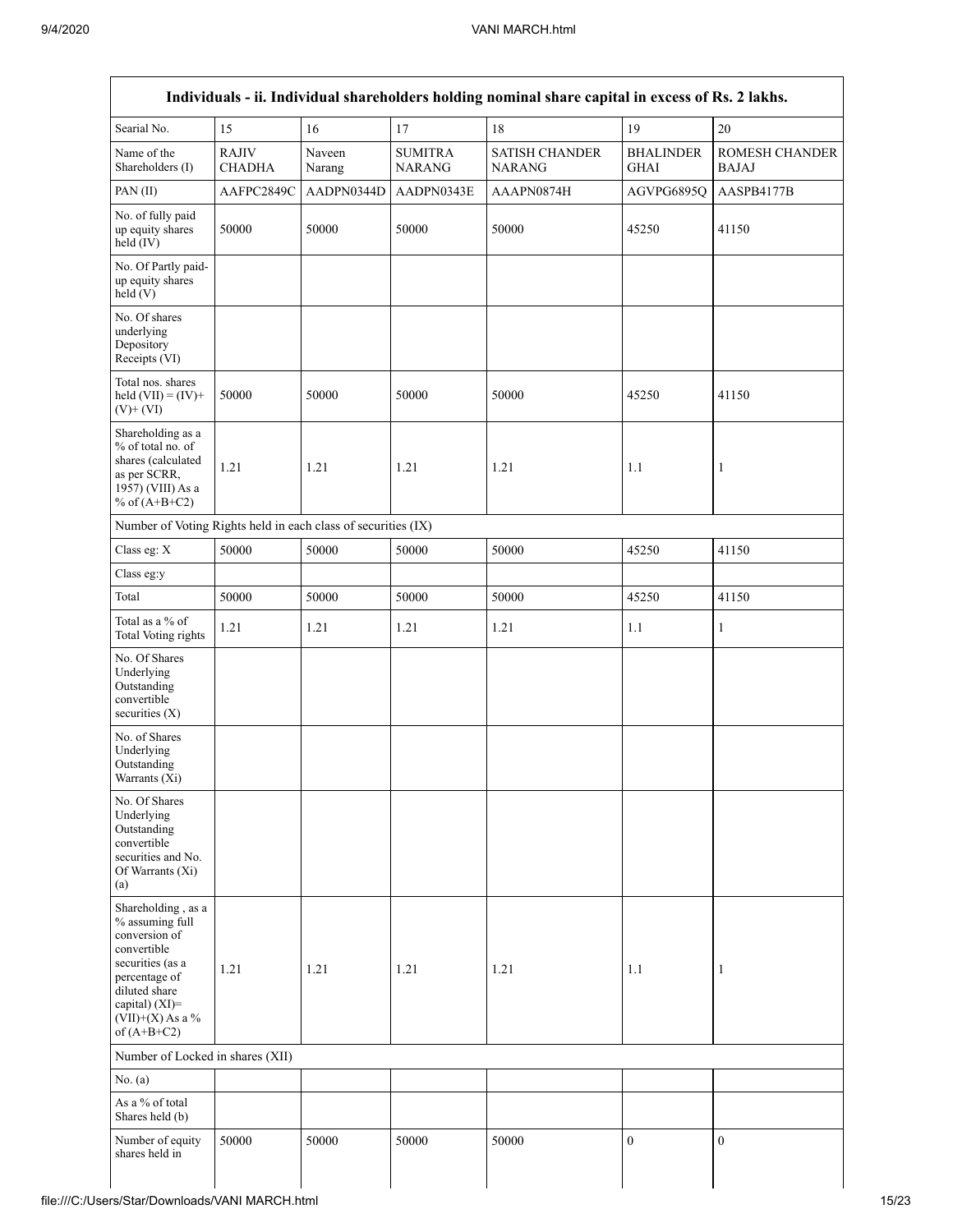| dematerialized<br>form $(XIV)$  |  |  |  |  |  |  |  |
|---------------------------------|--|--|--|--|--|--|--|
| Reason for not providing PAN    |  |  |  |  |  |  |  |
| Reason for not<br>providing PAN |  |  |  |  |  |  |  |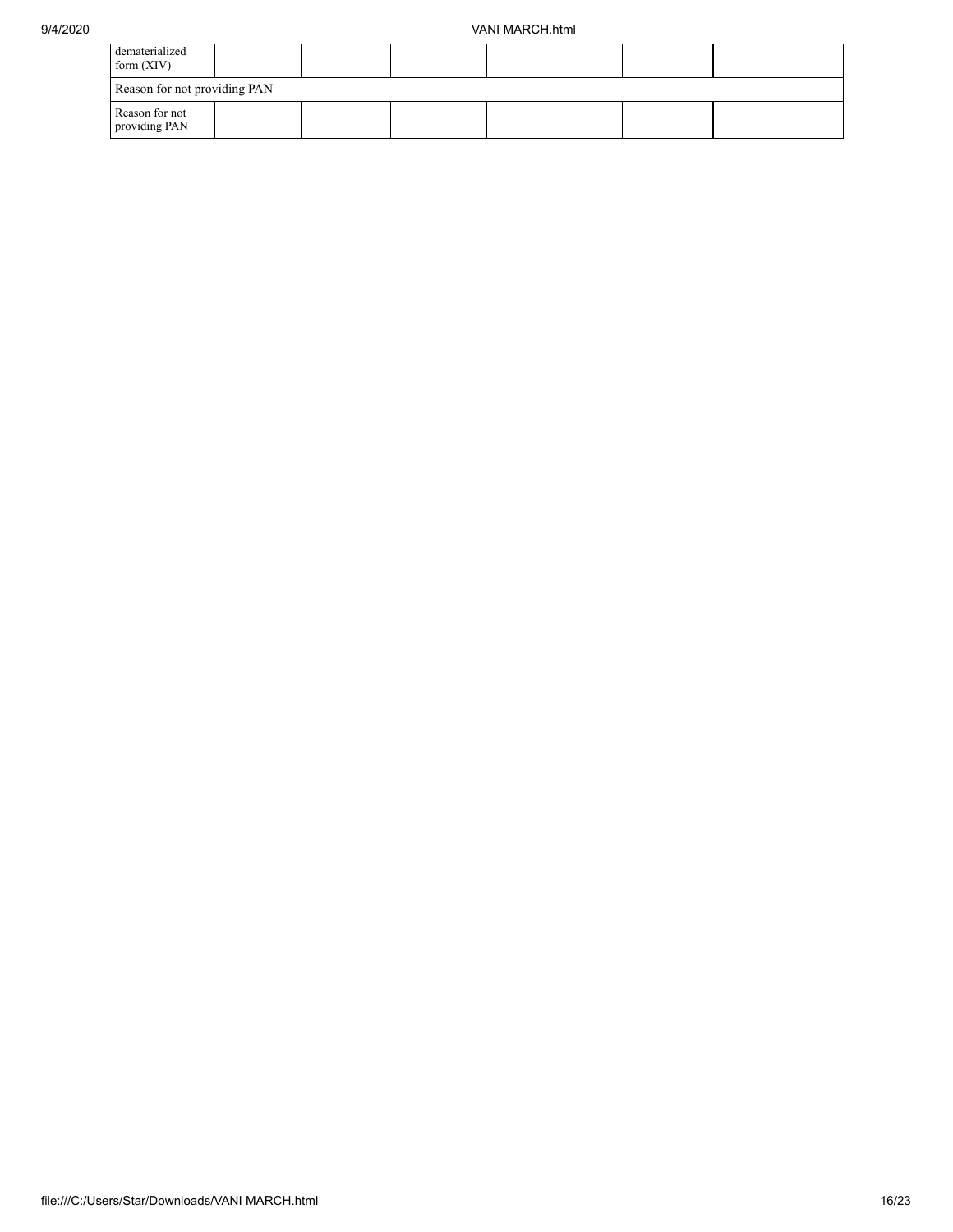$\mathsf{l}$ 

|                                                                                                                                                                                      | Individuals - ii. Individual shareholders holding nominal share capital in excess of Rs. 2 lakhs. |
|--------------------------------------------------------------------------------------------------------------------------------------------------------------------------------------|---------------------------------------------------------------------------------------------------|
| Searial No.                                                                                                                                                                          |                                                                                                   |
| Name of the<br>Shareholders (I)                                                                                                                                                      | Click here to go back                                                                             |
| PAN(II)                                                                                                                                                                              | Total                                                                                             |
| No. of fully paid<br>up equity shares<br>$\text{held}(\text{IV})$                                                                                                                    | 1472000                                                                                           |
| No. Of Partly paid-<br>up equity shares<br>held(V)                                                                                                                                   |                                                                                                   |
| No. Of shares<br>underlying<br>Depository<br>Receipts (VI)                                                                                                                           |                                                                                                   |
| Total nos. shares<br>held $(VII) = (IV) +$<br>$(V)$ + $(VI)$                                                                                                                         | 1472000                                                                                           |
| Shareholding as a<br>% of total no. of<br>shares (calculated<br>as per SCRR,<br>1957) (VIII) As a<br>% of $(A+B+C2)$                                                                 | 35.73                                                                                             |
|                                                                                                                                                                                      | Number of Voting Rights held in each class of securities (IX)                                     |
| Class eg: X                                                                                                                                                                          | 1472000                                                                                           |
| Class eg:y                                                                                                                                                                           |                                                                                                   |
| Total                                                                                                                                                                                | 1472000                                                                                           |
| Total as a % of<br><b>Total Voting rights</b>                                                                                                                                        | 35.73                                                                                             |
| No. Of Shares<br>Underlying<br>Outstanding<br>convertible<br>securities (X)                                                                                                          |                                                                                                   |
| No. of Shares<br>Underlying<br>Outstanding<br>Warrants (Xi)                                                                                                                          |                                                                                                   |
| No. Of Shares<br>Underlying<br>Outstanding<br>convertible<br>securities and No.<br>Of Warrants (Xi)<br>(a)                                                                           |                                                                                                   |
| Shareholding, as a<br>% assuming full<br>conversion of<br>convertible<br>securities (as a<br>percentage of<br>diluted share<br>capital) (XI)=<br>$(VII)+(X)$ As a %<br>of $(A+B+C2)$ | 35.73                                                                                             |
| Number of Locked in shares (XII)                                                                                                                                                     |                                                                                                   |
| No. $(a)$                                                                                                                                                                            |                                                                                                   |
| As a % of total<br>Shares held (b)                                                                                                                                                   |                                                                                                   |
| Number of equity<br>shares held in<br>dematerialized<br>form (XIV)                                                                                                                   | 896800                                                                                            |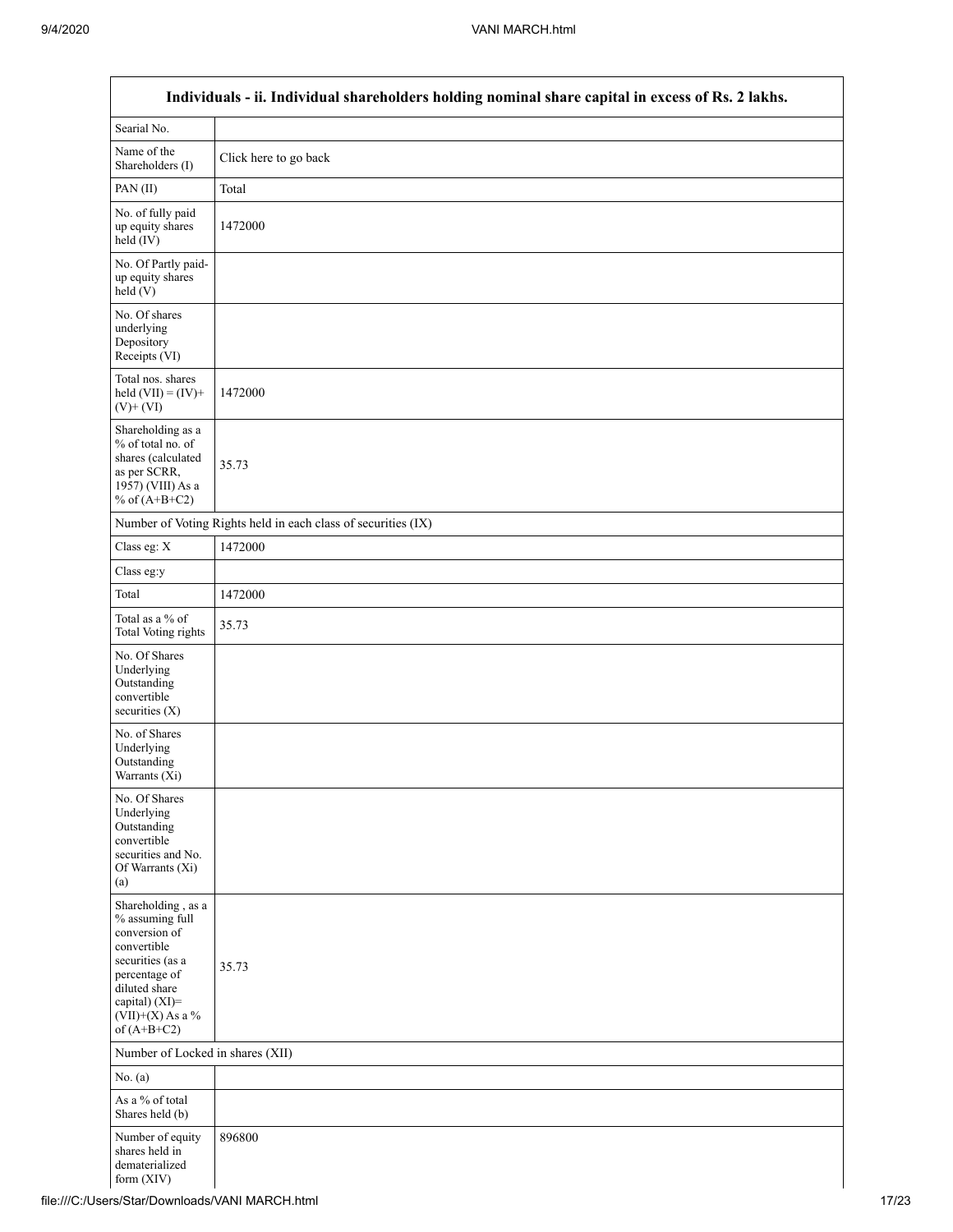| Reason for not providing PAN    |  |
|---------------------------------|--|
| Reason for not<br>providing PAN |  |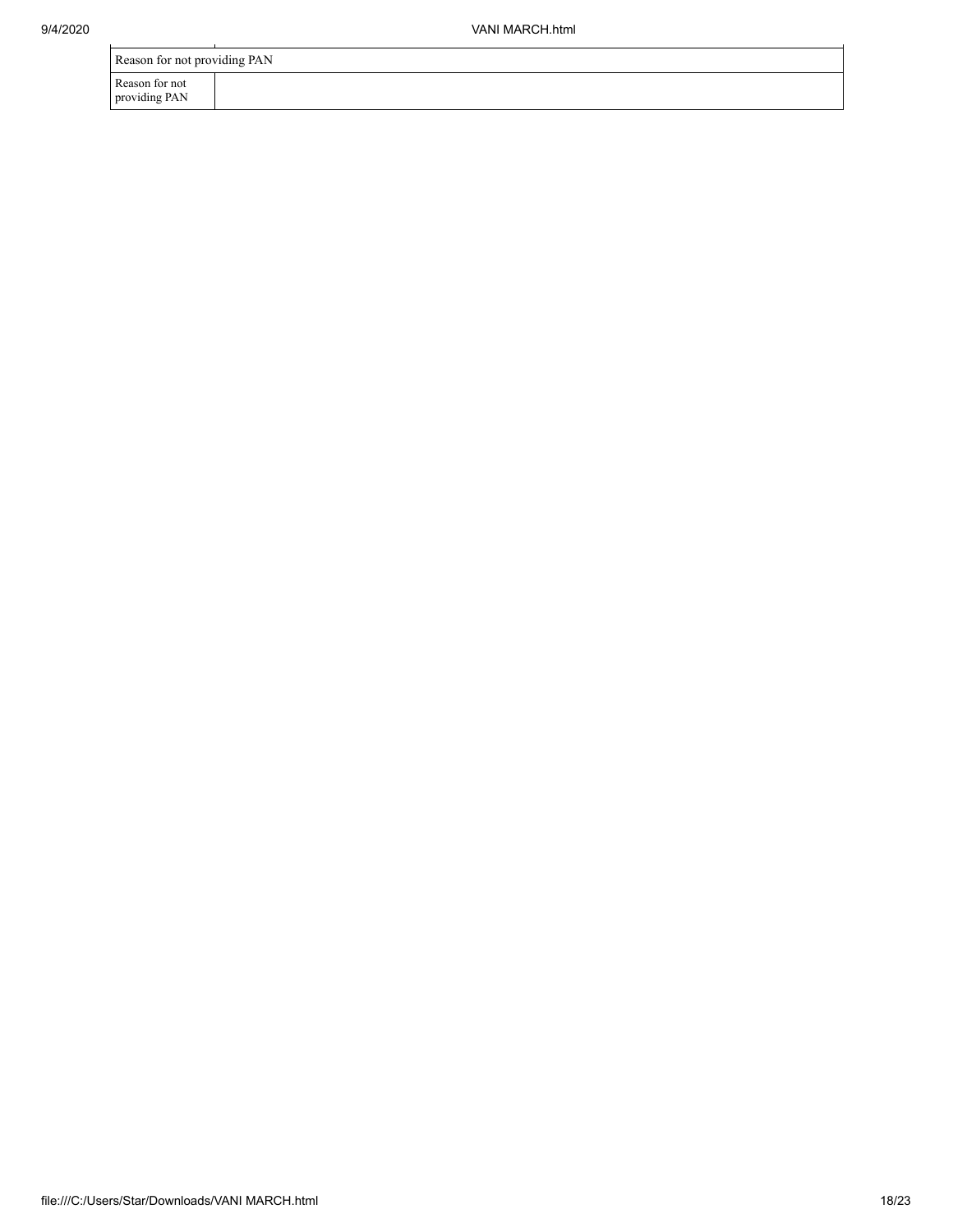| Searial No.                                                                                                                   | $\mathbf{1}$                                        | $\mathbf{2}$                                                  | 3                                             | 4                                                        | $\sqrt{5}$                                                             | 6                                   | 7                                            |
|-------------------------------------------------------------------------------------------------------------------------------|-----------------------------------------------------|---------------------------------------------------------------|-----------------------------------------------|----------------------------------------------------------|------------------------------------------------------------------------|-------------------------------------|----------------------------------------------|
| Category                                                                                                                      | <b>Bodies</b><br>Corporate                          | <b>LLP</b>                                                    | <b>LLP</b>                                    | <b>LLP</b>                                               | <b>Bodies</b><br>Corporate                                             | Non-<br>Resident<br>Indian<br>(NRI) | <b>HUF</b>                                   |
| Category / More<br>than 1<br>percentage                                                                                       | More than 1<br>percentage of<br>shareholding        | More than 1<br>percentage of<br>shareholding                  | More than 1<br>percentage of<br>shareholding  | More than 1<br>percentage of<br>shareholding             | More than 1<br>percentage of<br>shareholding                           | Category                            | More than 1<br>percentage of<br>shareholding |
| Name of the<br>Shareholders (I)                                                                                               | <b>NAU NIDH</b><br><b>FINANCE</b><br><b>LIMITED</b> | <b>MATRIX</b><br><b>INFORMATICS</b><br><b>LLP</b>             | <b>BANYAN</b><br>MANUFACTURING<br>${\rm LLP}$ | <b>AGASTHYA</b><br><b>AUTO</b><br><b>PRODUCTS</b><br>LLP | <b>GLITZ</b><br><b>ADVERTISING</b><br><b>PRIVATE</b><br><b>LIMITED</b> |                                     | <b>MANAN</b><br><b>NARANG</b><br><b>HUF</b>  |
| PAN(II)                                                                                                                       | AABCN5075G                                          | ABAFM1429Q                                                    | AAOFB8265C                                    | ABBFA9335N                                               | AACCG8757B                                                             |                                     | AAJHM5838B                                   |
| No. of the<br>Shareholders (I)                                                                                                | 1                                                   | $\mathbf{1}$                                                  | 1                                             | $\mathbf{1}$                                             | 1                                                                      | $\mathbf{1}$                        | 1                                            |
| No. of fully paid<br>up equity shares<br>held (IV)                                                                            | 1000000                                             | 110000                                                        | 110000                                        | 100000                                                   | 100000                                                                 | 9935                                | 50000                                        |
| No. Of Partly<br>paid-up equity<br>shares held (V)                                                                            |                                                     |                                                               |                                               |                                                          |                                                                        |                                     |                                              |
| No. Of shares<br>underlying<br>Depository<br>Receipts (VI)                                                                    |                                                     |                                                               |                                               |                                                          |                                                                        |                                     |                                              |
| Total nos. shares<br>$\text{held (VII)} =$<br>$(IV)+(V)+(VI)$                                                                 | 1000000                                             | 110000                                                        | 110000                                        | 100000                                                   | 100000                                                                 | 9935                                | 50000                                        |
| Shareholding as<br>a % of total no.<br>of shares<br>(calculated as per 24.27<br>SCRR, 1957)<br>(VIII) As a % of<br>$(A+B+C2)$ |                                                     | 2.67                                                          | 2.67                                          | 2.43                                                     | 2.43                                                                   | 0.24                                | 1.21                                         |
|                                                                                                                               |                                                     | Number of Voting Rights held in each class of securities (IX) |                                               |                                                          |                                                                        |                                     |                                              |
| Class eg: X                                                                                                                   | 1000000                                             | 110000                                                        | 110000                                        | 100000                                                   | 100000                                                                 | 9935                                | 50000                                        |
| Class eg:y                                                                                                                    |                                                     |                                                               |                                               |                                                          |                                                                        |                                     |                                              |
| Total                                                                                                                         | 1000000                                             | 110000                                                        | 110000                                        | 100000                                                   | 100000                                                                 | 9935                                | 50000                                        |
| Total as a $\%$ of<br><b>Total Voting</b><br>rights                                                                           | 24.27                                               | 2.67                                                          | 2.67                                          | 2.43                                                     | 2.43                                                                   | 0.24                                | 1.21                                         |
| No. Of Shares<br>Underlying<br>Outstanding<br>convertible<br>securities $(X)$                                                 |                                                     |                                                               |                                               |                                                          |                                                                        |                                     |                                              |
| No. of Shares<br>Underlying<br>Outstanding<br>Warrants (Xi)                                                                   |                                                     |                                                               |                                               |                                                          |                                                                        |                                     |                                              |
| No. Of Shares<br>Underlying<br>Outstanding<br>convertible<br>securities and<br>No. Of Warrants<br>(Xi)(a)                     |                                                     |                                                               |                                               |                                                          |                                                                        |                                     |                                              |
| Shareholding, as 24.27<br>a % assuming<br>full conversion<br>of convertible<br>securities (as a                               |                                                     | 2.67                                                          | 2.67                                          | 2.43                                                     | 2.43                                                                   | 0.24                                | 1.21                                         |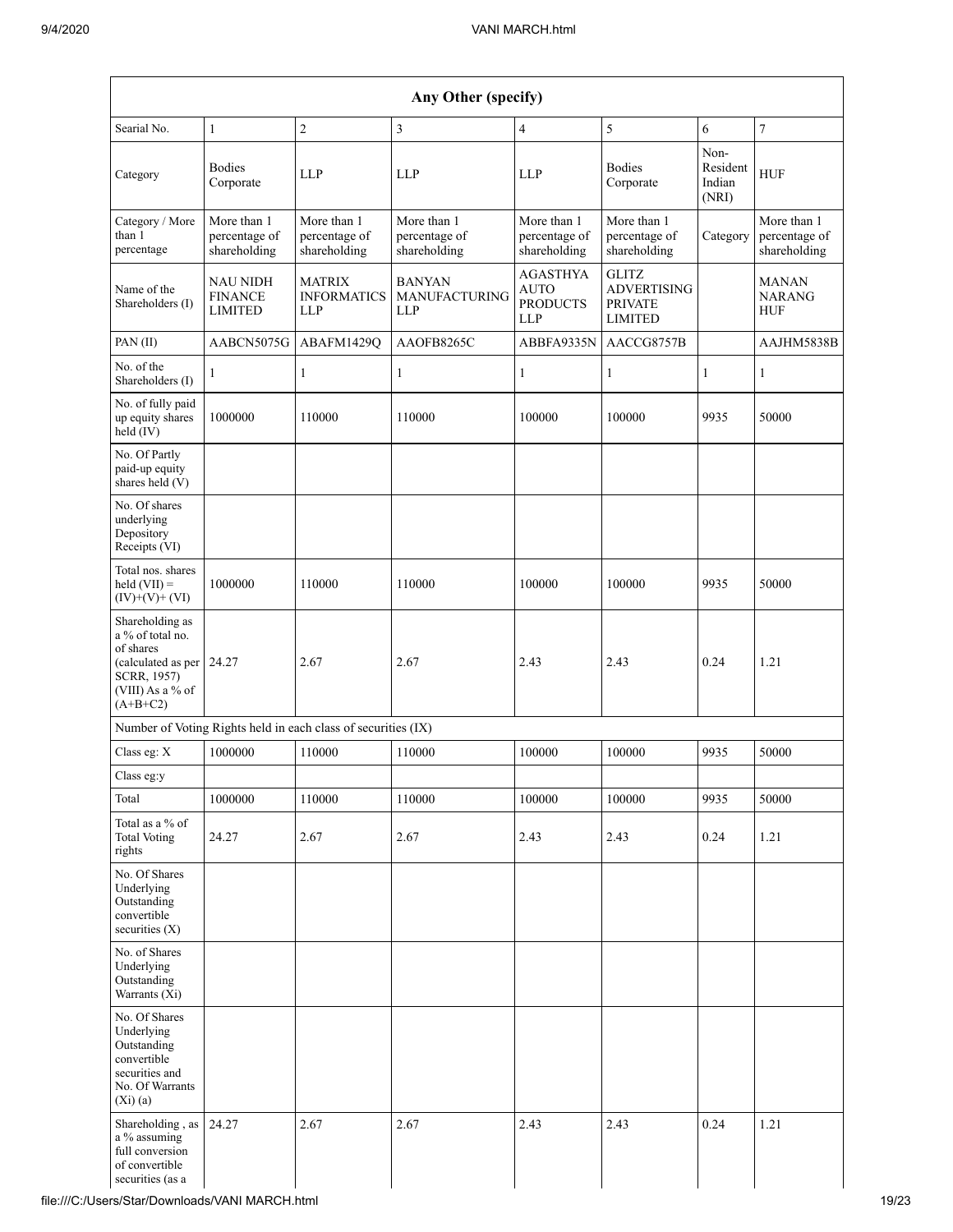| percentage of<br>diluted share<br>capital) (XI)=<br>$(VII)+(X)$ As a<br>% of $(A+B+C2)$ |         |                  |              |              |              |      |       |
|-----------------------------------------------------------------------------------------|---------|------------------|--------------|--------------|--------------|------|-------|
| Number of Locked in shares (XII)                                                        |         |                  |              |              |              |      |       |
| No. (a)                                                                                 |         |                  |              |              |              |      |       |
| As a % of total<br>Shares held (b)                                                      |         |                  |              |              |              |      |       |
| Number of<br>equity shares<br>held in<br>dematerialized<br>form $(XIV)$                 | 1000000 | $\boldsymbol{0}$ | $\mathbf{0}$ | $\mathbf{0}$ | $\mathbf{0}$ | 9935 | 50000 |
| Reason for not providing PAN                                                            |         |                  |              |              |              |      |       |
| Reason for not<br>providing PAN                                                         |         |                  |              |              |              |      |       |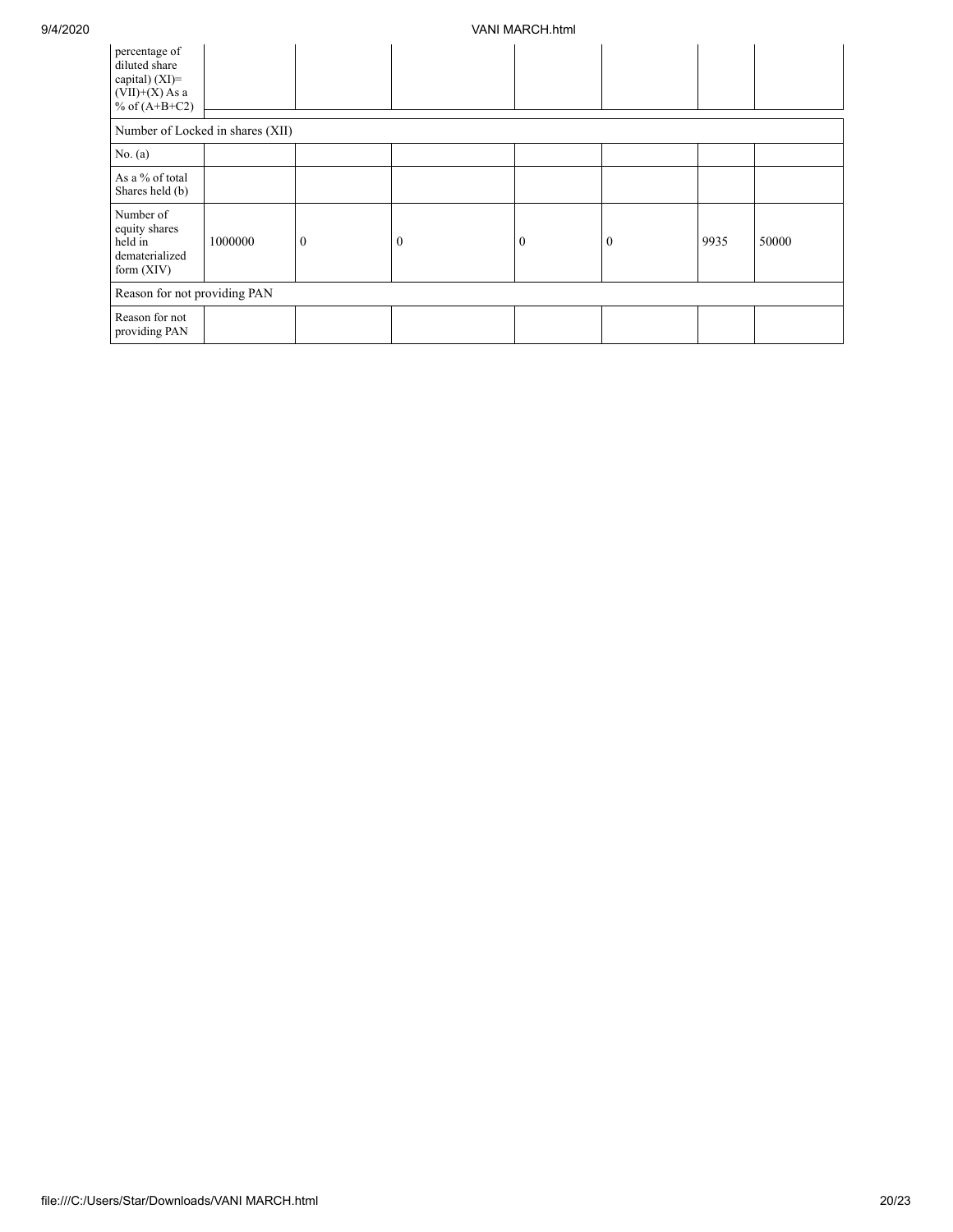| Any Other (specify)                                                                                                                                                                  |                                                               |                                        |                       |  |  |  |  |  |
|--------------------------------------------------------------------------------------------------------------------------------------------------------------------------------------|---------------------------------------------------------------|----------------------------------------|-----------------------|--|--|--|--|--|
| Searial No.                                                                                                                                                                          | 8                                                             | 9                                      |                       |  |  |  |  |  |
| Category                                                                                                                                                                             | <b>HUF</b>                                                    | <b>HUF</b>                             |                       |  |  |  |  |  |
| Category / More<br>than 1 percentage                                                                                                                                                 | More than 1 percentage of shareholding                        | More than 1 percentage of shareholding |                       |  |  |  |  |  |
| Name of the<br>Shareholders (I)                                                                                                                                                      | NAVEEN NARANG HUF                                             | S C NARANG AND SONS HUF                | Click here to go back |  |  |  |  |  |
| PAN(II)                                                                                                                                                                              | AACHN4022M                                                    | AAAHS6461F                             | Total                 |  |  |  |  |  |
| No. of the<br>Shareholders (I)                                                                                                                                                       | 1                                                             | $\mathbf{1}$                           | $\mathbf{1}$          |  |  |  |  |  |
| No. of fully paid<br>up equity shares<br>$held$ (IV)                                                                                                                                 | 50000                                                         | 50000                                  | 9935                  |  |  |  |  |  |
| No. Of Partly paid-<br>up equity shares<br>held $(V)$                                                                                                                                |                                                               |                                        |                       |  |  |  |  |  |
| No. Of shares<br>underlying<br>Depository<br>Receipts (VI)                                                                                                                           |                                                               |                                        |                       |  |  |  |  |  |
| Total nos. shares<br>held $(VII) = (IV) +$<br>$(V)$ + $(VI)$                                                                                                                         | 50000                                                         | 50000                                  | 9935                  |  |  |  |  |  |
| Shareholding as a<br>% of total no. of<br>shares (calculated<br>as per SCRR,<br>1957) (VIII) As a<br>% of $(A+B+C2)$                                                                 | 1.21                                                          | 1.21                                   | 0.24                  |  |  |  |  |  |
|                                                                                                                                                                                      | Number of Voting Rights held in each class of securities (IX) |                                        |                       |  |  |  |  |  |
| Class eg: X                                                                                                                                                                          | 50000                                                         | 50000                                  | 9935                  |  |  |  |  |  |
| Class eg:y                                                                                                                                                                           |                                                               |                                        |                       |  |  |  |  |  |
| Total                                                                                                                                                                                | 50000                                                         | 50000                                  | 9935                  |  |  |  |  |  |
| Total as a % of<br><b>Total Voting rights</b>                                                                                                                                        | 1.21                                                          | 1.21                                   | 0.24                  |  |  |  |  |  |
| No. Of Shares<br>Underlying<br>Outstanding<br>convertible<br>securities $(X)$                                                                                                        |                                                               |                                        |                       |  |  |  |  |  |
| No. of Shares<br>Underlying<br>Outstanding<br>Warrants (Xi)                                                                                                                          |                                                               |                                        |                       |  |  |  |  |  |
| No. Of Shares<br>Underlying<br>Outstanding<br>convertible<br>securities and No.<br>Of Warrants (Xi)<br>(a)                                                                           |                                                               |                                        |                       |  |  |  |  |  |
| Shareholding, as a<br>% assuming full<br>conversion of<br>convertible<br>securities (as a<br>percentage of<br>diluted share<br>capital) (XI)=<br>$(VII)+(X)$ As a %<br>of $(A+B+C2)$ | 1.21                                                          | 1.21                                   | 0.24                  |  |  |  |  |  |
| Number of Locked in shares (XII)                                                                                                                                                     |                                                               |                                        |                       |  |  |  |  |  |
| No. $(a)$                                                                                                                                                                            |                                                               |                                        |                       |  |  |  |  |  |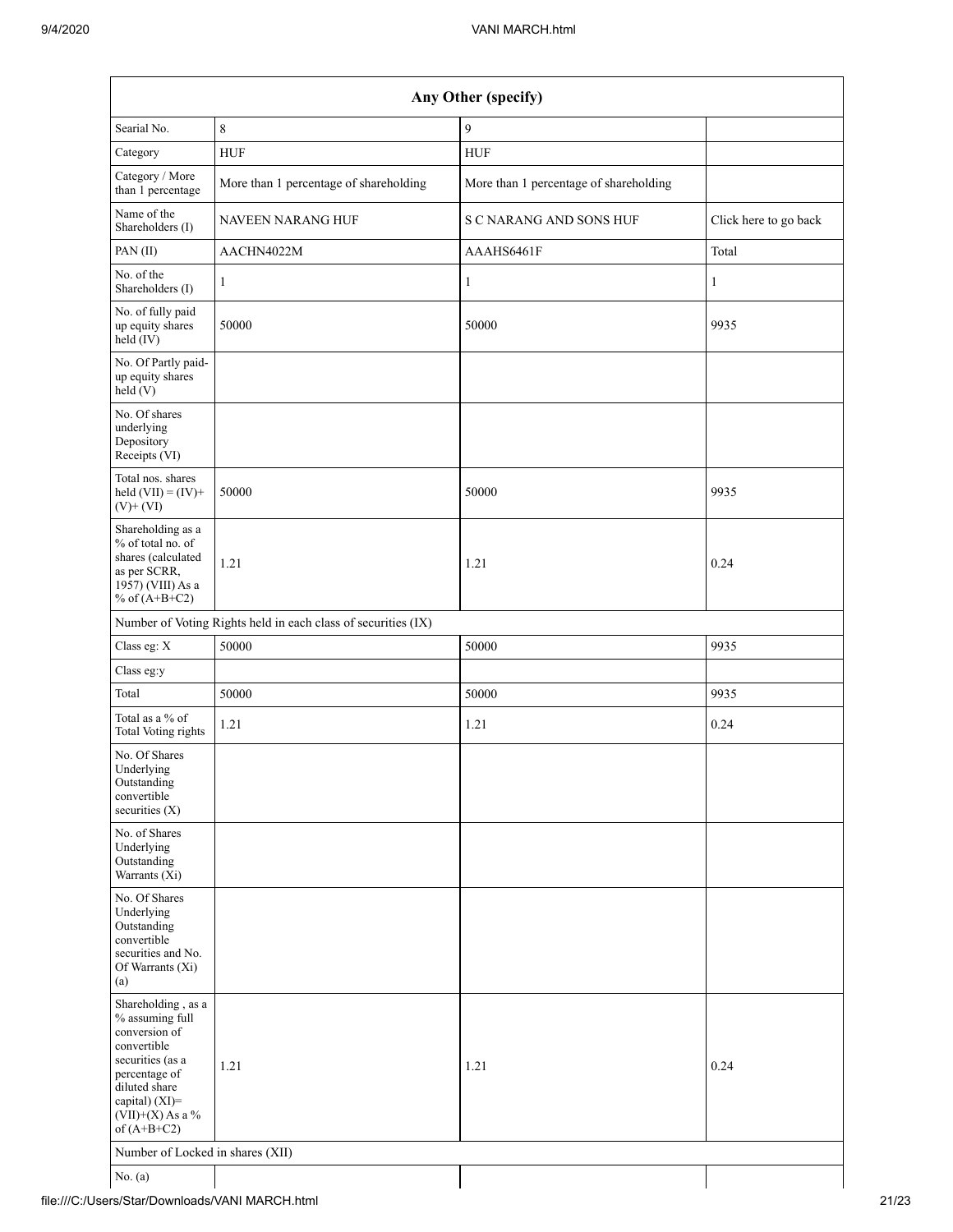## 9/4/2020 VANI MARCH.html

| As a % of total<br>Shares held (b)                                   |       |       |      |
|----------------------------------------------------------------------|-------|-------|------|
| Number of equity<br>shares held in<br>dematerialized<br>form $(XIV)$ | 50000 | 50000 | 9935 |
| Reason for not providing PAN                                         |       |       |      |
| Reason for not<br>providing PAN                                      |       |       |      |